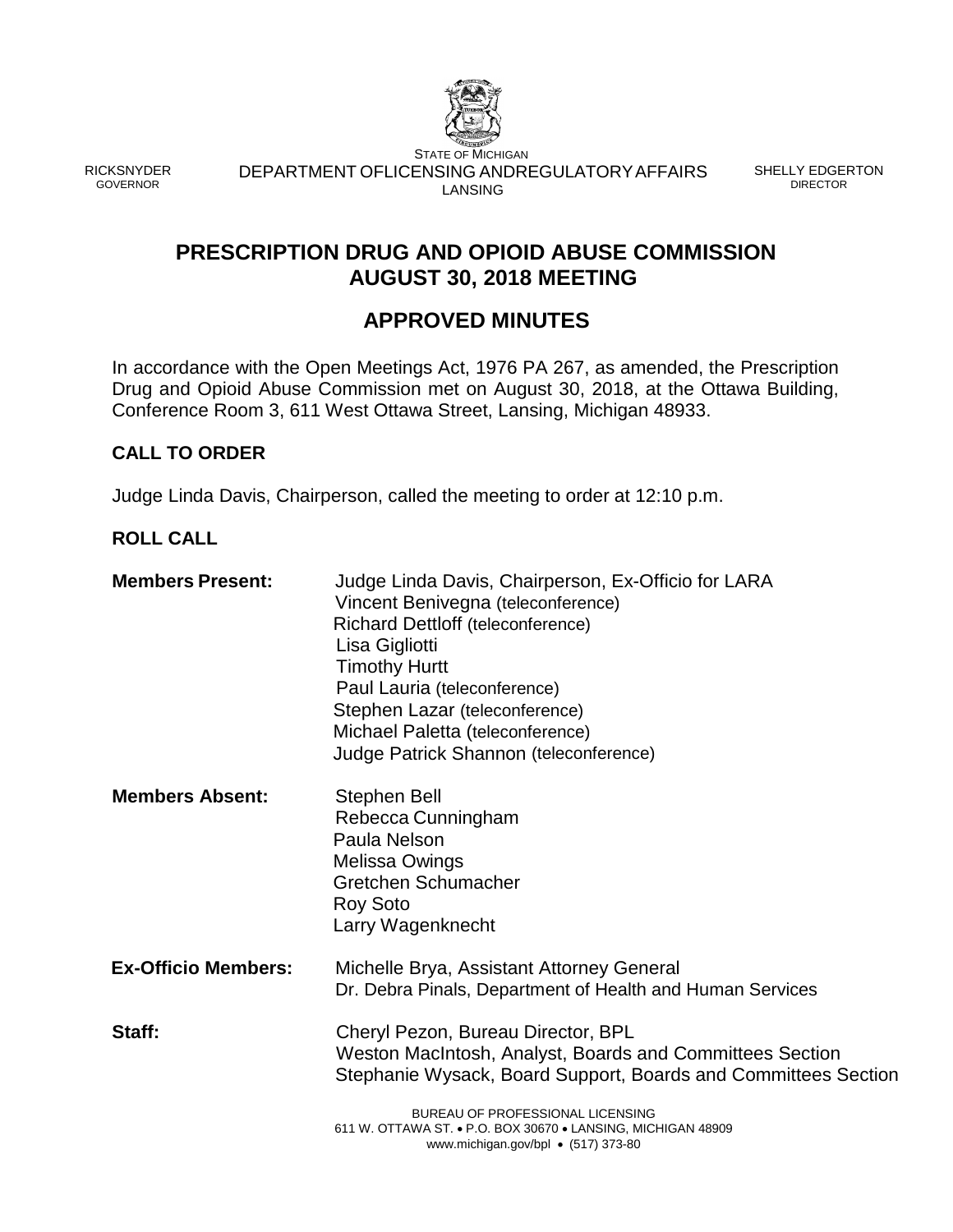#### **COMMENTS FROM THE GOVERNOR'S OFFICE**

Elizabeth Gorz, Senior Policy Advisor to Governor Snyder, thanked the Commission, the Department, and Jared Welehodsky, Analyst, Policy and Strategic Initiatives, MDHHS, for their contributions, indicating that they have been very helpful. She indicated that moving forward, a unified approach will be taken to bring resources together to get the opioid epidemic message out. She informed the Commission that she is working with Welehodsky to move from a treatment locator approach to a community resource locator approach.

Gorz gave a brief status of the initiatives listed in the Prescription Drug and Opioid Abuse Commission Final Report, dated August 30, 2018 (Addendum #1). She indicated that interest from the treatment courts is expanding and that there are now two more justices interested in being involved.

Davis, Gigliotti, and Pezon thanked Gorz for her assistance in implementing the Commission's recommendations and coordinating the efforts of the multiple departments with regard to the opioid epidemic.

**ROLL CALL:** Established Quorum

#### **APPROVAL OF AGENDA**

MOTION by Gigliotti, seconded by Hurtt, to approve the agenda as presented.

A voice vote followed.

MOTION PREVAILED

#### **APPROVAL OF MINUTES**

MOTION by Gigliotti, seconded by Hurtt, to approve the minutes from July 12, 2018 as written.

A voice vote followed.

MOTION PREVAILED

#### **Action Items – Subcommittee Motions**

#### **Federal Legislation H.R. 5788 – STOP Act of 2018**

On the motion of Gigliotti, and seconded by Hurtt, the PDOAC supports H.R. 5788 STOP—Synthetics Trafficking and Overdose Prevention Act of 2018, which amends the Consolidated Omnibus Budget Reconciliation Act of 1985 to require the USPS to transmit to U.S. Customs and Border Protection advance electronic information for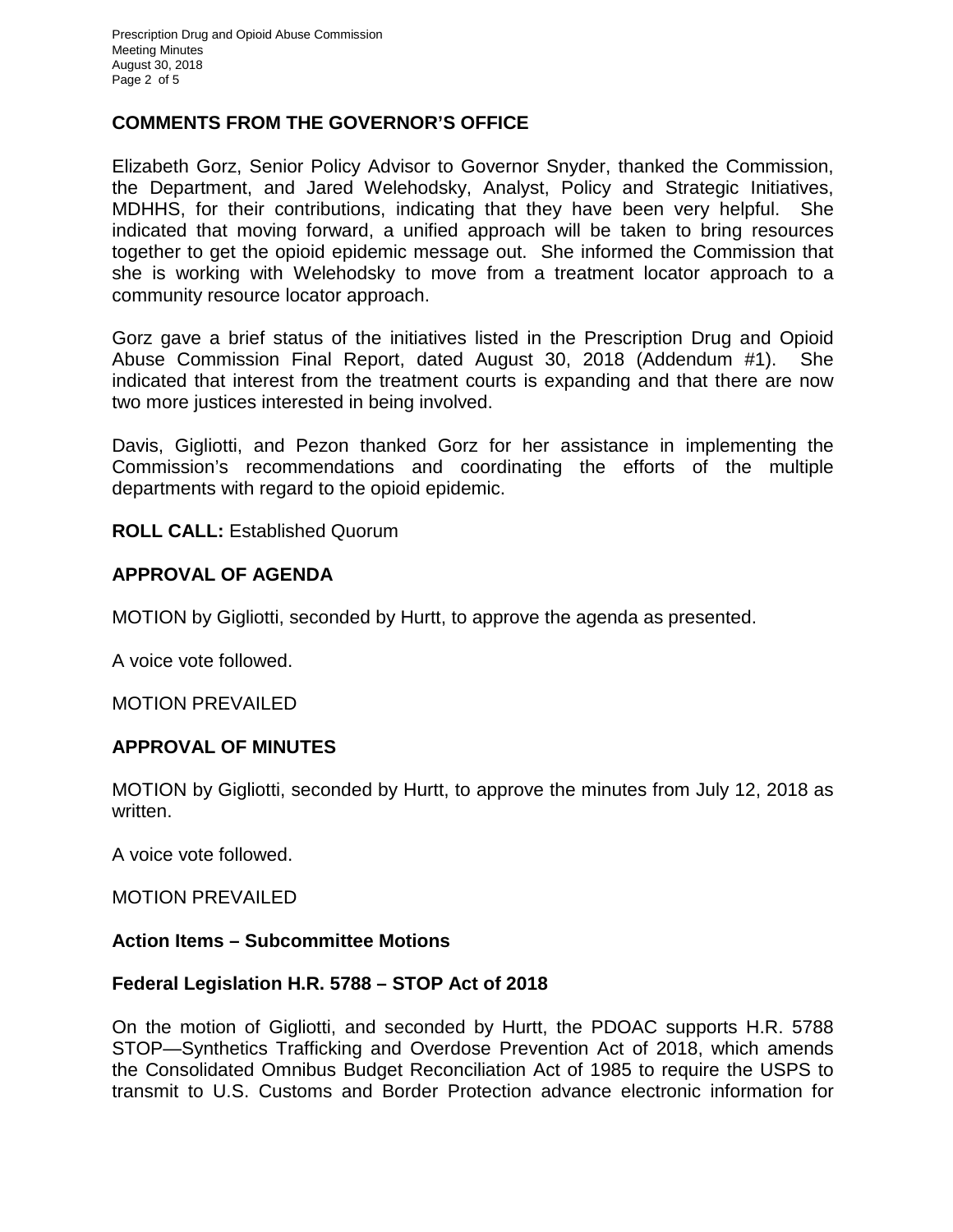Prescription Drug and Opioid Abuse Commission Meeting Minutes August 30, 2018 Page 3 of 5

international mail shipments by and through the USPS. The legislation encourages various federal agencies to work with foreign postal operators to gather and provide postal shipment information related to items the United States prohibits, including controlled substances, to stem the flow of illegal drugs. The House passed H.R. 5788 on June 14, 2018 with overwhelming bi-partisan support, demonstrating Congressional commitment to curtail the national crisis of overdose deaths from internationallyshipped illegal drugs. We urge the Senate to also pass H.R. 5788 and close the loophole to the unregulated influx of deadly synthetic opioids.

In addition, that the Chair send a letter to congressional members, urging support.

A roll call vote followed: Yeas – Benivegna, Dettloff, Gigliotti, Hurtt, Lauria, Lazar, Paletta, Shannon Nays – None

#### MOTION PREVAILED

MOTION by Hurtt, seconded by Gigliotti, to authorize Pezon to sign the approved minutes from this meeting.

A voice vote followed.

MOTION PREVAILED

#### **DHHS Update**

Dr. Pinals informed the Commission that MDHHS has submitted two grant requests; SAMHSA and the CDC. The grant from SAMHSA will bring in \$27.5 million per year for two years for work on the State Opioid Response (SOR). She indicated that MDHHS is working on promoting training for providers and drug court officials.

Finally, she thanked Gorz, Welehodsky, the Commission, and the department for their coordinated efforts in the work that has been accomplished.

#### **OLD BUSINESS**

#### **Legislative Update**

Bryan Modelski, Legislative Analyst for the Bureau of Professional Licensing, indicated that a new MAPS bill has been introduced, dealing with exemptions for epilepsy.

#### **ANNUAL REPORT**

MOTION by Hurtt, seconded by Gigliotti to accept the Prescription Drug and Opioid Abuse Commission Final Report, dated August 30, 2018.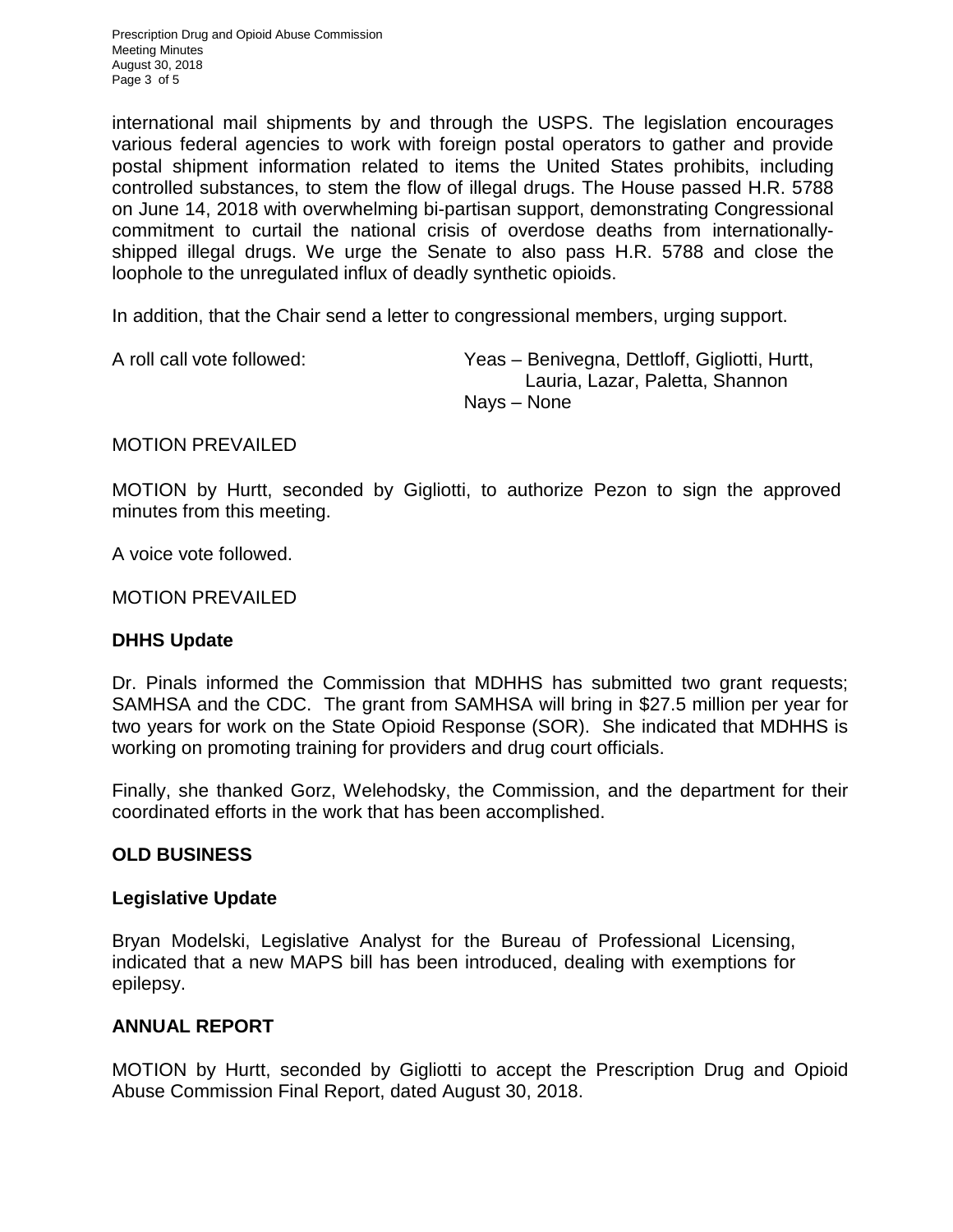Prescription Drug and Opioid Abuse Commission Meeting Minutes August 30, 2018 Page 4 of 5

A roll call vote followed: Yeas – Benivegna, Dettloff, Gigliotti, Hurtt, Lauria, Lazar, Paletta, Shannon Nays – None

MOTION PREVAILED

#### **SUBCOMMITTEE REPORTS**

**Treatment**

**None** 

#### **Regulation and Enforcement**

None

**Policy and Outcomes**

None

**Prevention**

None

#### **CHAIR REPORT**

Davis informed the Commission that a grant has been approved to combine the Angel Program and Hope Not Handcuffs. This combined program will operate statewide.

Davis indicated that she was overwhelmed when asked to Chair the Commission, yet she has been honored to hold the position. She has noticed that the silos have been removed and that she sees all areas working together to provide help and support to each other to get things done and to move forward. She also thanked all the members and department staff and appreciated all their hard work.

#### **DEPARTMENT UPDATE**

Pezon reiterated her thanks to the Commission, especially to department staff for keeping everything well organized. She believes that there is a good plan in place and momentum for moving forward.

#### **COMMISSION MEMBER RESOLUTIONS**

Pezon presented a Resolution to Judge Linda Davis honoring her service as Chairperson of the Prescription Drug and Opioid Abuse Commission. She indicated all other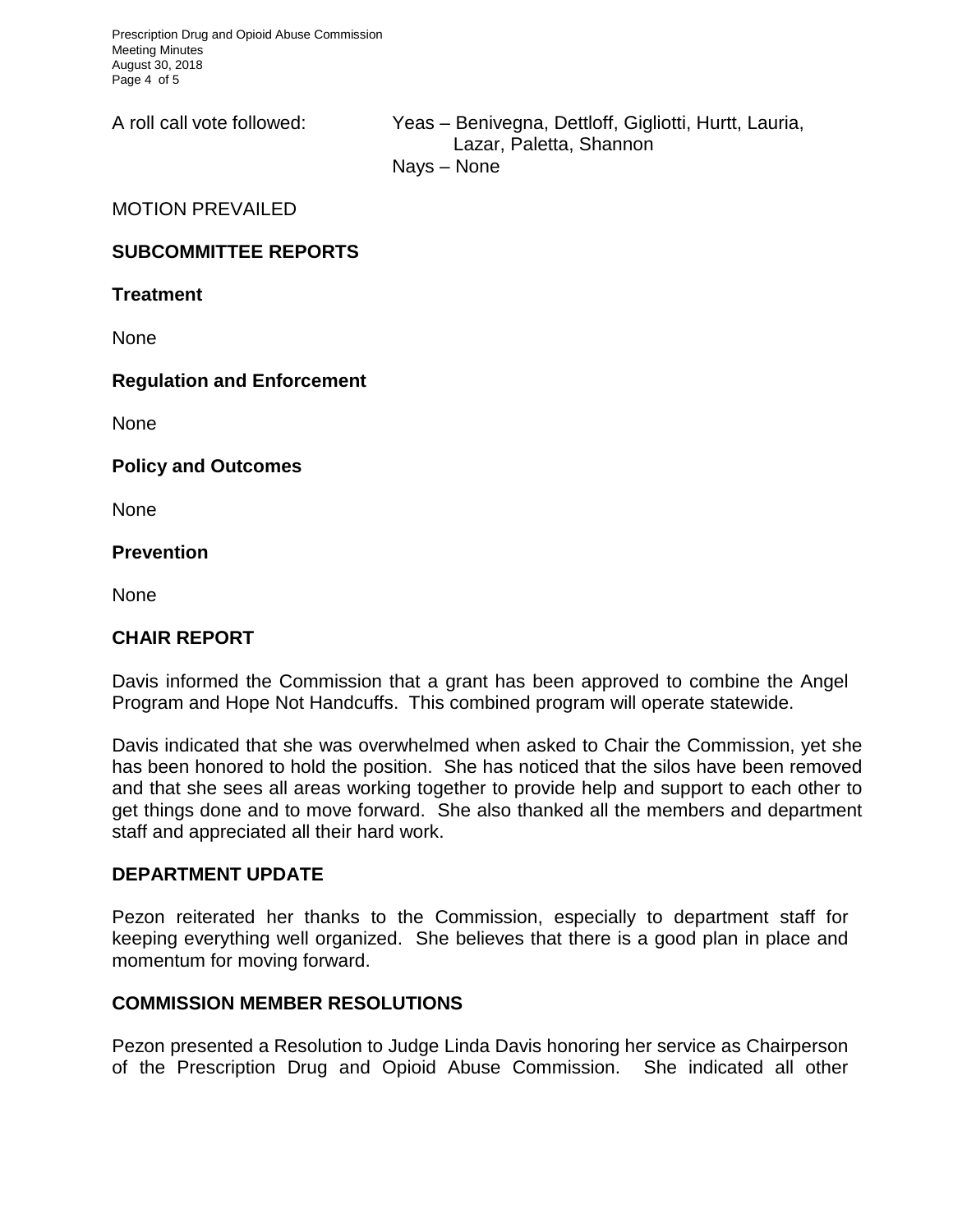Prescription Drug and Opioid Abuse Commission Meeting Minutes August 30, 2018 Page 5 of 5

members of the Commission will receive Resolutions via mail with a copy of the final report and meeting minutes.

#### **PUBLIC COMMENT**

Jeanne Kapenga, MD, read a letter thanking the Commission for their "personal and professional commitment in tackling" the opioid epidemic.

#### **ANNOUNCEMENTS**

None

#### **ADJOURNMENT**

MOTION by Hurtt, seconded by Gigliotti, to adjourn the meeting at 12:45 p.m.

A voice vote followed.

MOTION PREVAILED

Minutes approved by Pezon on: September 14, 2018.

Prepared by: Stephanie Wysack, Board Support **August 31, 2018** Bureau of Professional Licensing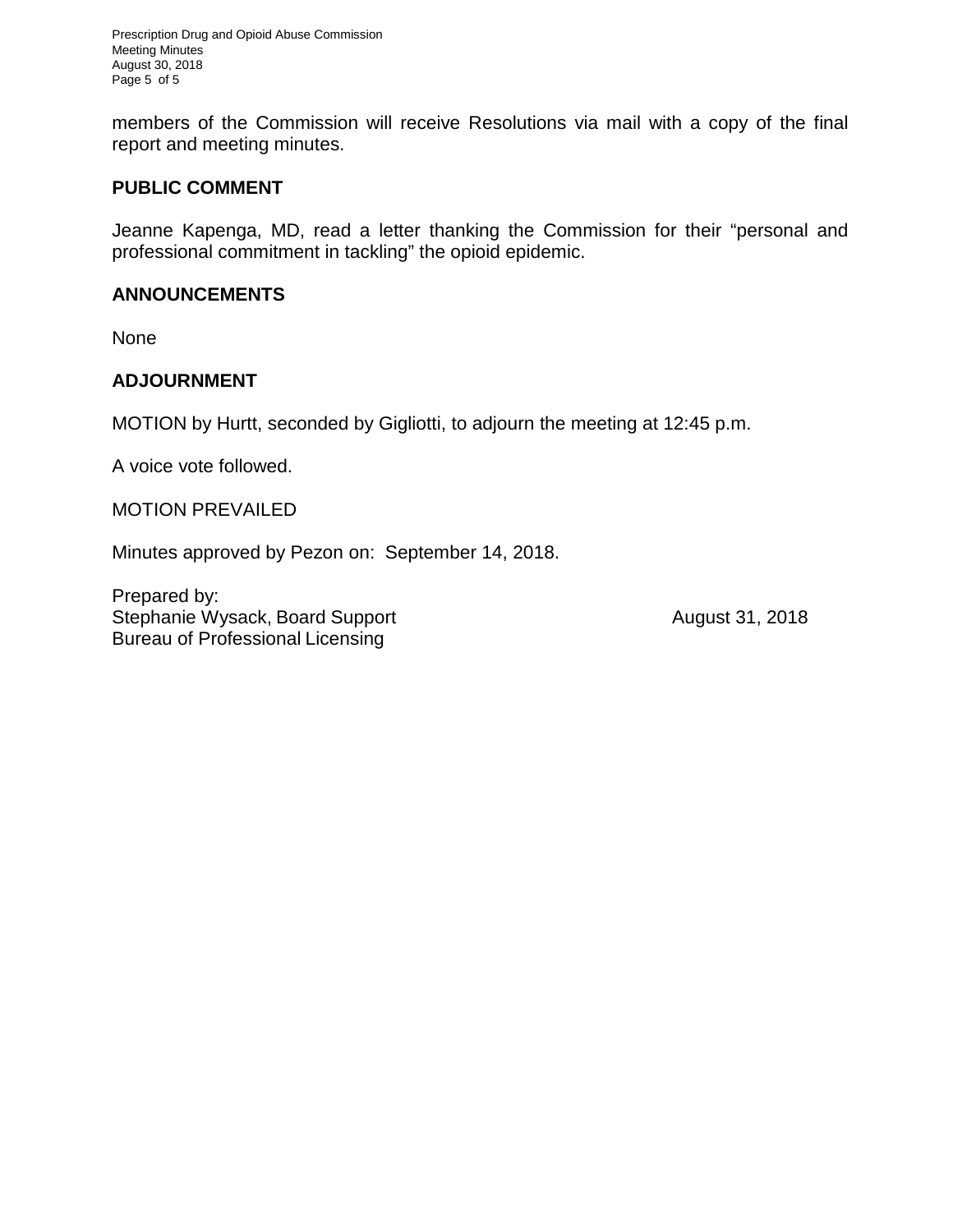# *Prescription Drug and Opioid Abuse Commission Final Report*

(Pursuant to [Executive Order 2016-15\)](http://www.michigan.gov/documents/snyder/EO_2016-15_527251_7.pdf)

# **Judge Linda Davis, Chairperson**

**PDOAC** *Prescription Drug &*<br> *Opioid Abuse Commission* 

# **Presented by the full Commission August 30, 2018**



**LICENSING AND REGULATORY AFFAIRS** CUSTOMER DRIVEN. BUSINESS MINDED.

RICK SNYDER SHELLY EDGERTON GOVERNOR DIRECTOR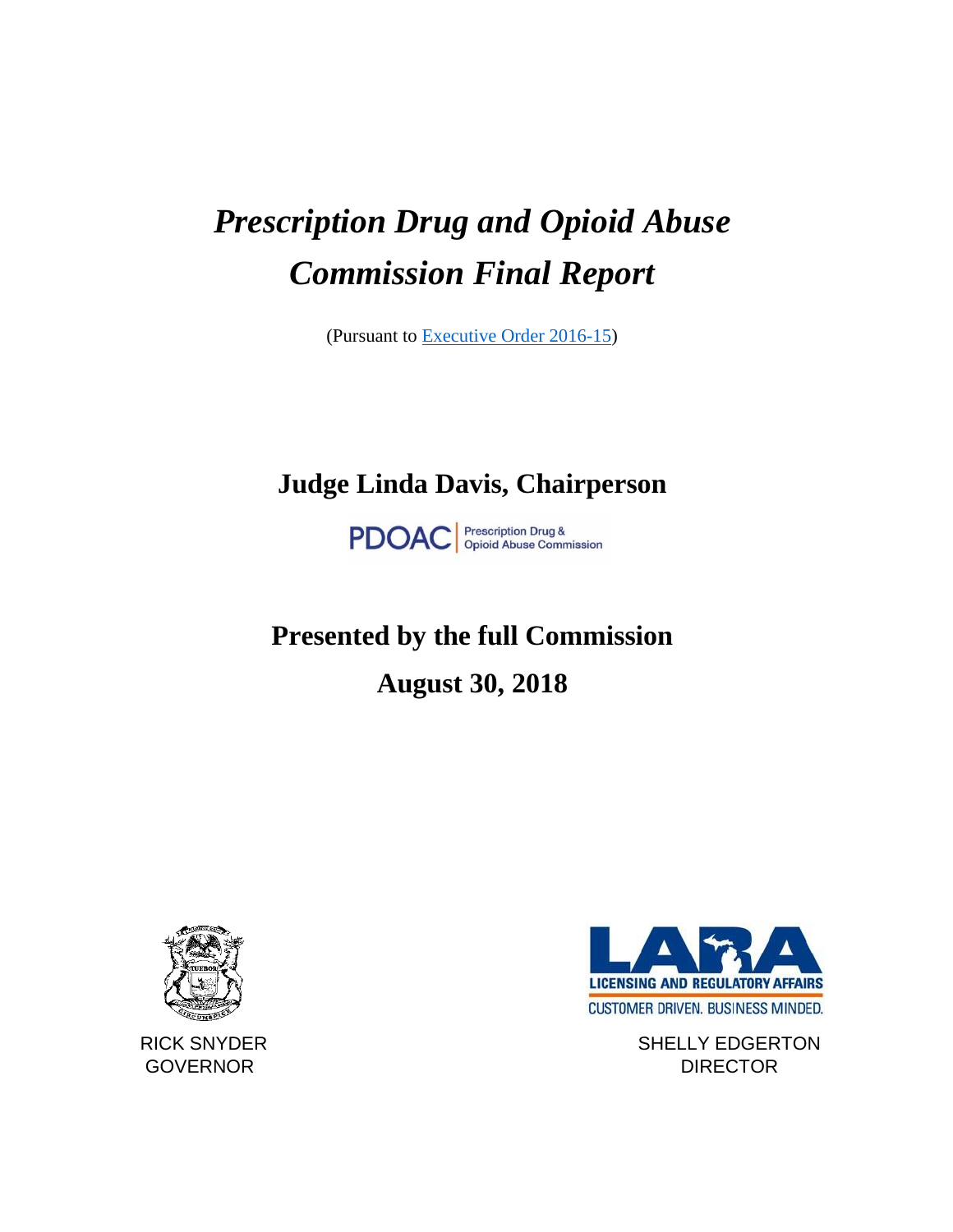# *Prescription Drug and Opioid Abuse Commission Final Report*

## **Table of Contents**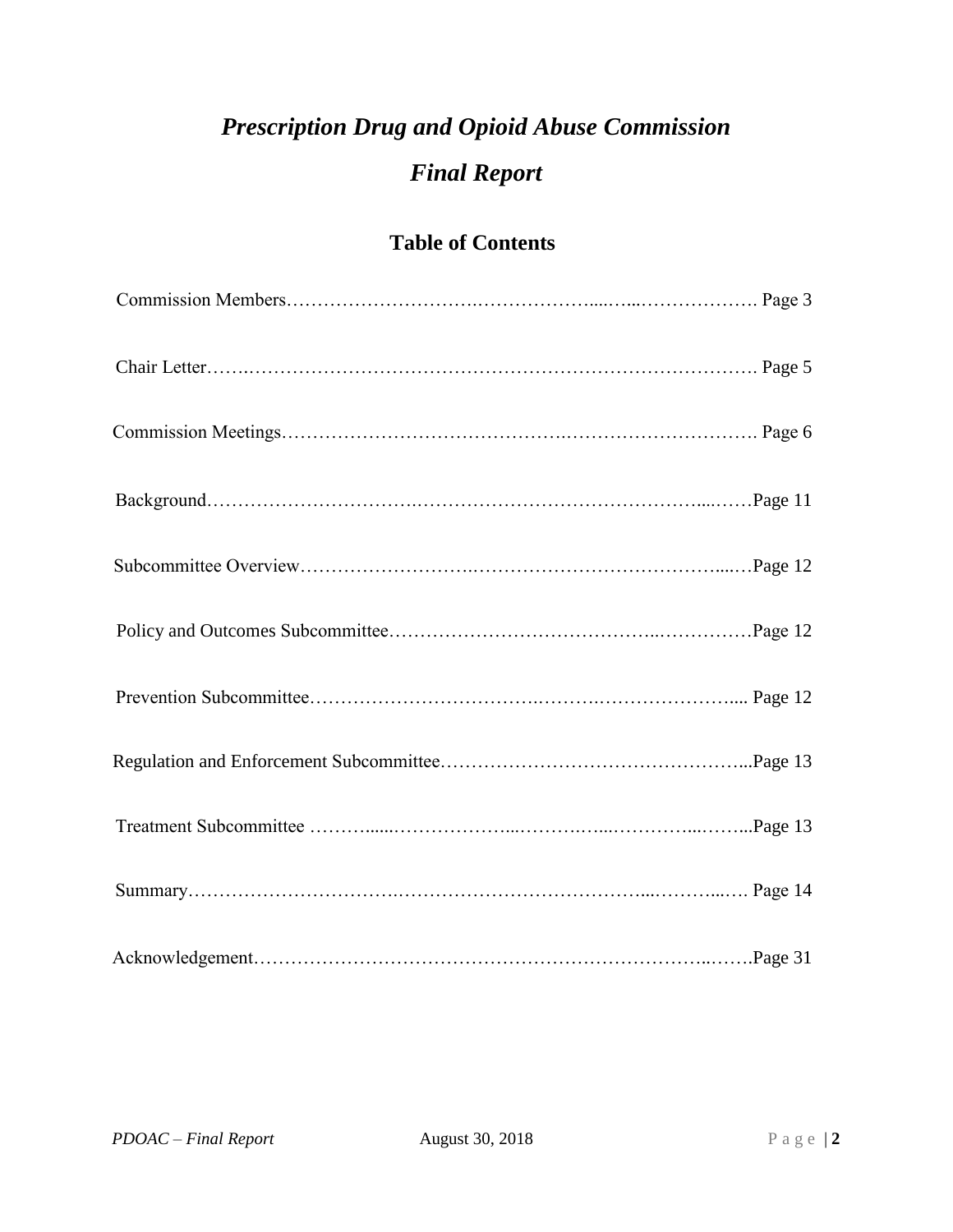# **Prescription Drug and Opioid Abuse Commission Members**

#### **Voting Members:**

- Dr. Stephen R. Bell, Carleton Representing Osteopathic Doctors
- Dr. Vincent V. Benivegna, Okemos Representing Dentists
- Dr. Rebecca Cunningham, Ann Arbor Representing Allopathic Doctors
- Mr. Richard Dettloff, Rockford Representing Pharmaceutical Manufacturers
- Ms. Lisa K. Gigliotti, East Lansing Representing Chronic Pain Sufferers
- Mr. Timothy Hurtt, Portage Representing Law Enforcement Officers
- Mr. Paul C. Lauria, Mount Pleasant Representing Law Enforcement Officers
- Dr. Stephen A. Lazar, Marshall Representing Psychologists
- Ms. Paula Nelson, Riley Representing Substance Abuse Treatment Providers
- Dr. Melissa Owings, Clarklake Representing Veterinarians
- Dr. Michael J. Paletta, Northville Representing Michigan Hospice Organizations
- Dr. Gretchen Schumacher, Belmont Representing Registered Professional Nurses
- Ms. Mary Sclabassi, Novi Representing Law Enforcement Officers\*
- Judge Patrick Shannon, Mackinac Island Representing the General Public
- Dr. Roy Soto, Bloomfield Hills Representing Michigan Medical Schools
- Mr. Larry D. Wagenknecht, Haslett Representing a Statewide Pharmacy Association
- Dr. Laurie Wesolowicz, Northville Representing Pharmacists\*\*
- Mr. Adam R. Wilson, Petoskey Representing Physician's Assistants\*\*\* *\*Resigned May 27, 2017.*
	- *\*\*Resigned June 4, 2018.*
	- *\*\*\*Resigned August 9, 2018.*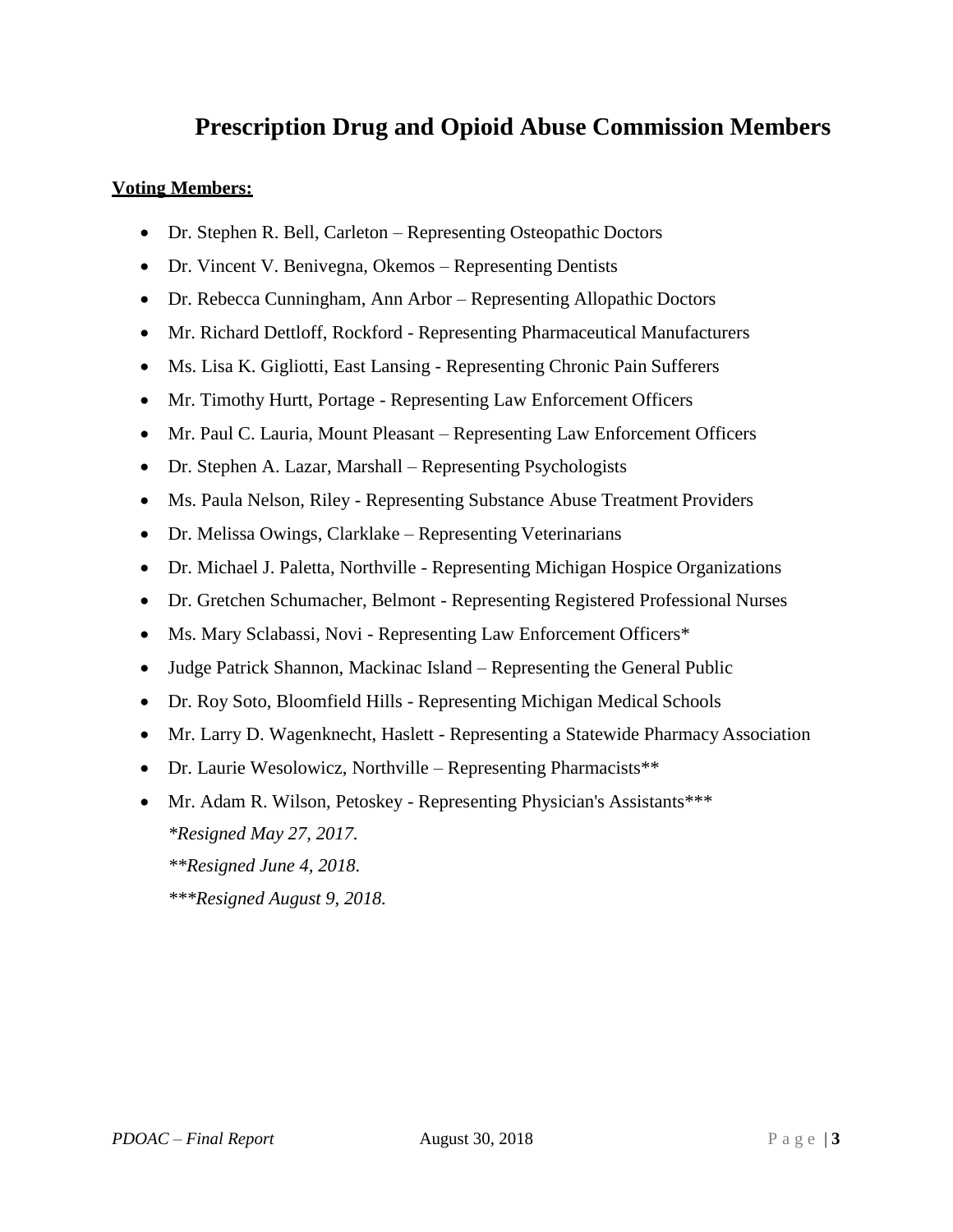#### **Ex-Officio Members:**

- Judge Linda Davis Chair Designee of the Director of Licensing and Regulatory Affairs (LARA)
- Dr. Debra Pinals Designee of the Director of Health and Human Services (MDHHS)
- Col. W. Thomas Sands Designee of the Director of Michigan State Police (MSP)
- Ms. Laura Moody Chief Deputy Attorney General Designee of the Attorney General
- Mr. Matthew Schneider, Chief Deputy Attorney General Designee of the Attorney General\*\*\*\*
- Ms. Michelle Brya, AAG & Division Chief, Licensing & Regulation Designee of the Attorney General

*\*\*\*\*Replaced by Ms. Moody, effective January 23, 2018.*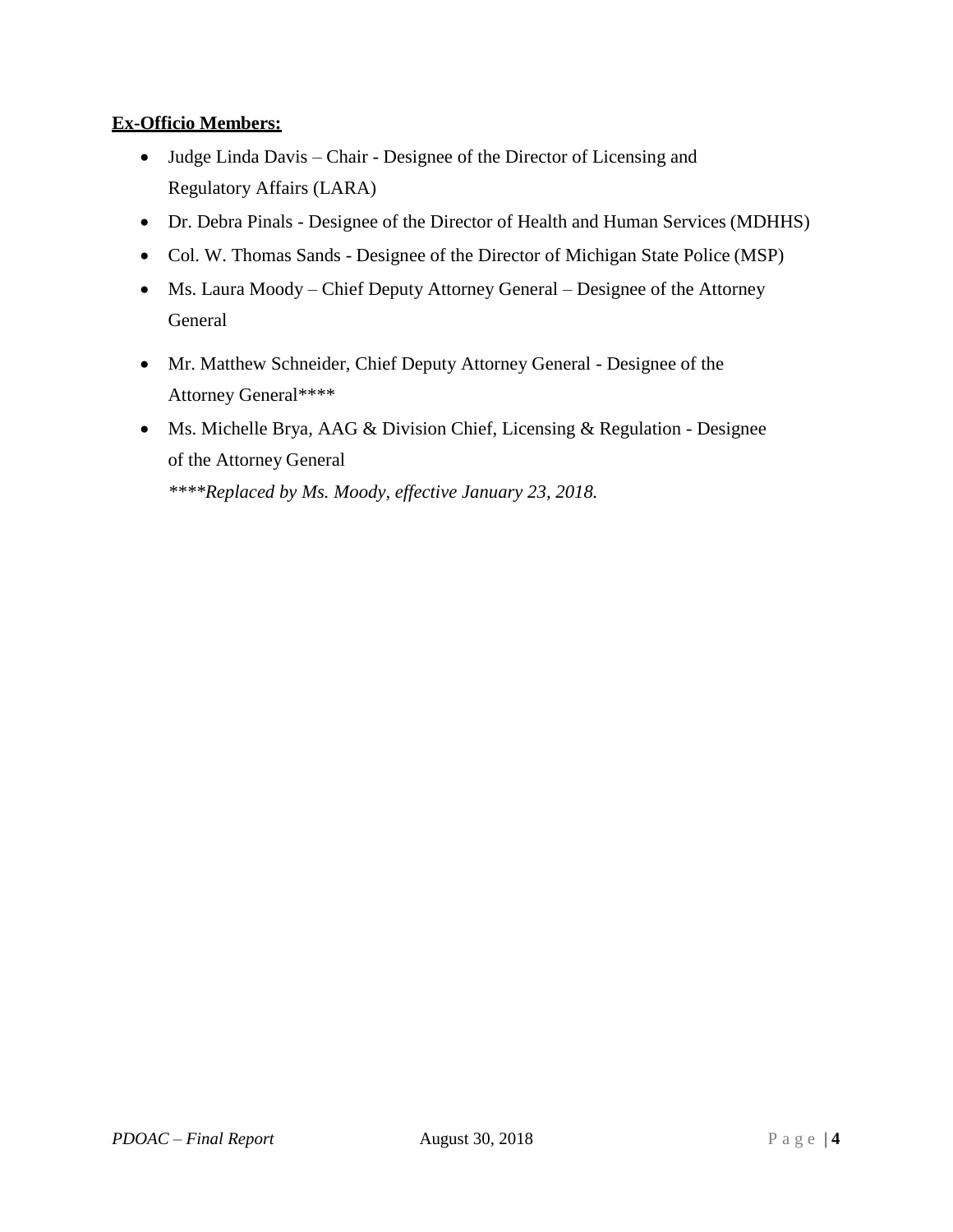August 30, 2018

#### Dear Governor Snyder:

In June of 2016, you signed Executive Order 2016-15, establishing the Prescription Drug and Opioid Abuse Commission (Commission). The Commission was created to ensure the implementation and monitoring of a state-wide plan developed by the Prescription Drug and Opioid Abuse Task Force, and to make further recommendations to combat the severe and complex prescription drug and opioid abuse epidemic that is facing this state.

Over the past several years, Michigan has experienced a persistent and increasing substance abuse and drug diversion problem. Contributing to this problem has been a rise in the availability of controlled substances. According to the Michigan Automated Prescription System (MAPS), which tracks the dispensing of Schedule 2-5 controlled substances, more than 21.3 million prescriptions for controlled substances were written in 2016. While a decline in dispensing occurred in 2017 with 19.9 million prescriptions for controlled substances being reported to MAPS, totaling 1,264,366,171 units<sup>1</sup>, the prevalence of these categories of drugs in Michigan continues to contribute to abuse and diversion.

Addiction to controlled substances can lead to health and financial devastation for individuals, where death has become a common outcome. In 2012 alone, deaths due to overdose totaled 1,138 individuals in Michigan, with greater than 80% of those individuals filling a controlled substance prescription within 1 year prior to death. A study published in the Morbidity and Mortality Weekly Report in 2014<sup>2</sup> ranked Michigan as 10th among all states in per capita prescribing rates of opioid pain relievers in 2012. Further, preliminary numbers from the U.S. Centers for Disease Control, show that Michigan experienced 2,662 drug-related deaths in 2017, an 8.3% increase over the prior year<sup>3</sup>.

From the Commission's inception, members have worked diligently to fulfill their two-year mission of serving in an advisory capacity to you, and the various state departments, in implementing and monitoring the statewide plan to combat Michigan's prescription drug and opioid abuse epidemic. A summary of this work is contained in the following pages of the *Prescription Drug and Opioid* Abuse Commission Final Report. As the Commission's tenure ends, it is our hope that our recommendations for future actions will be instructive to your office and the legislature, as the battle against prescription drug and opioid abuse continues.

Sincerely,

Judge Linda Davis, Chairperson Prescription Drug and Opioid Abuse Commission

Linda Davis<br>cz=Unda Davis, p=FAN, ou,<br>email=Lidavis@41bcourl-mi*lus, c*=US<br>2018.09.26 12:23;48-04'00'

<sup>1</sup> LARA. (2018). Michigan Automated Prescription System Drug Utilization Report - Year 2017. https://www.michigan.gov/lara/0,4601,7-154-72600\_72603\_55478\_55479---,00.html. <sup>2</sup> CDC. (2014). Vital Signs: Variation Among States in Prescribing of Opioid Pain Relievers and Benzodiazepines -United States, 2012. https://www.cdc.gov/mmwr/preview/mmwrhtml/mm6326a2.htm. <sup>3</sup> Cwiek, Sarah. (2018). Data still coming in, but Michigan drug deaths are trending up for 2017. http://www.michiganradio.org/post/data-still-coming-michigan-drug-deaths-are-trending-2017. PDOAC - Final Report August 30, 2018 Page  $|5$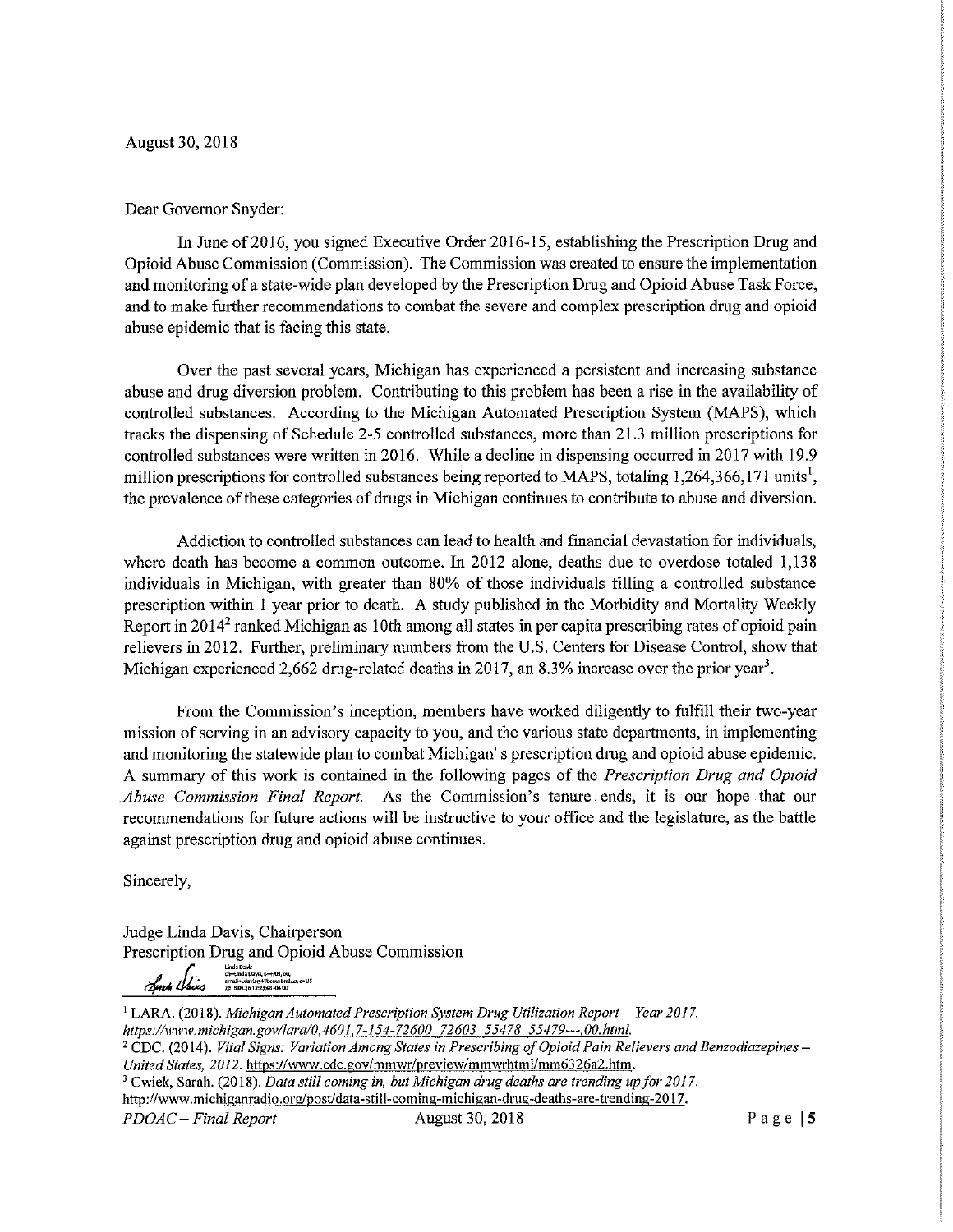# **Commission Meetings**

The Michigan Prescription Drug and Opioid Abuse Commission met on the following dates from 2016 through 2018:

- December 19, 2016
- February 23, 2017
- May 11, 2017
- August 10, 2017
- November 2, 2017
- January 11, 2018
- February 8, 2018
- April 12, 2018
- May 24, 2018
- June 26, 2018
- July 12, 2018
- August 30, 2018

In total, the Commission met twelve times from December of 2016 to August of 2018. Each commission meeting featured a robust agenda, comprised of information and discussion from a wide-array of subject-matter experts regarding strategies to identify trends and implement initiatives to comprehensively address Michigan's problems with prescription drug and opioid abuse. These individuals included:

• Judge Geno Salomone, Judge for the 23rd District Court, in Wayne County, and a member of the Regional Judicial Opioid Initiative, established by the Ohio Supreme Court and the Bureau of Justice Assistance, shared his knowledge on substance abuse issues with the Commission. Michigan is one of the nine original states that participated in the Regional Judicial Summit, and Judge Salomone discussed topics covered at the most recent summit, which addressed opioid and substance abuse issues, while also working to develop solutions. Among the solutions discussed at the summit were six initiatives: mandatory prescriber education, prescriber guidelines, eliminating pill mills, prescription drug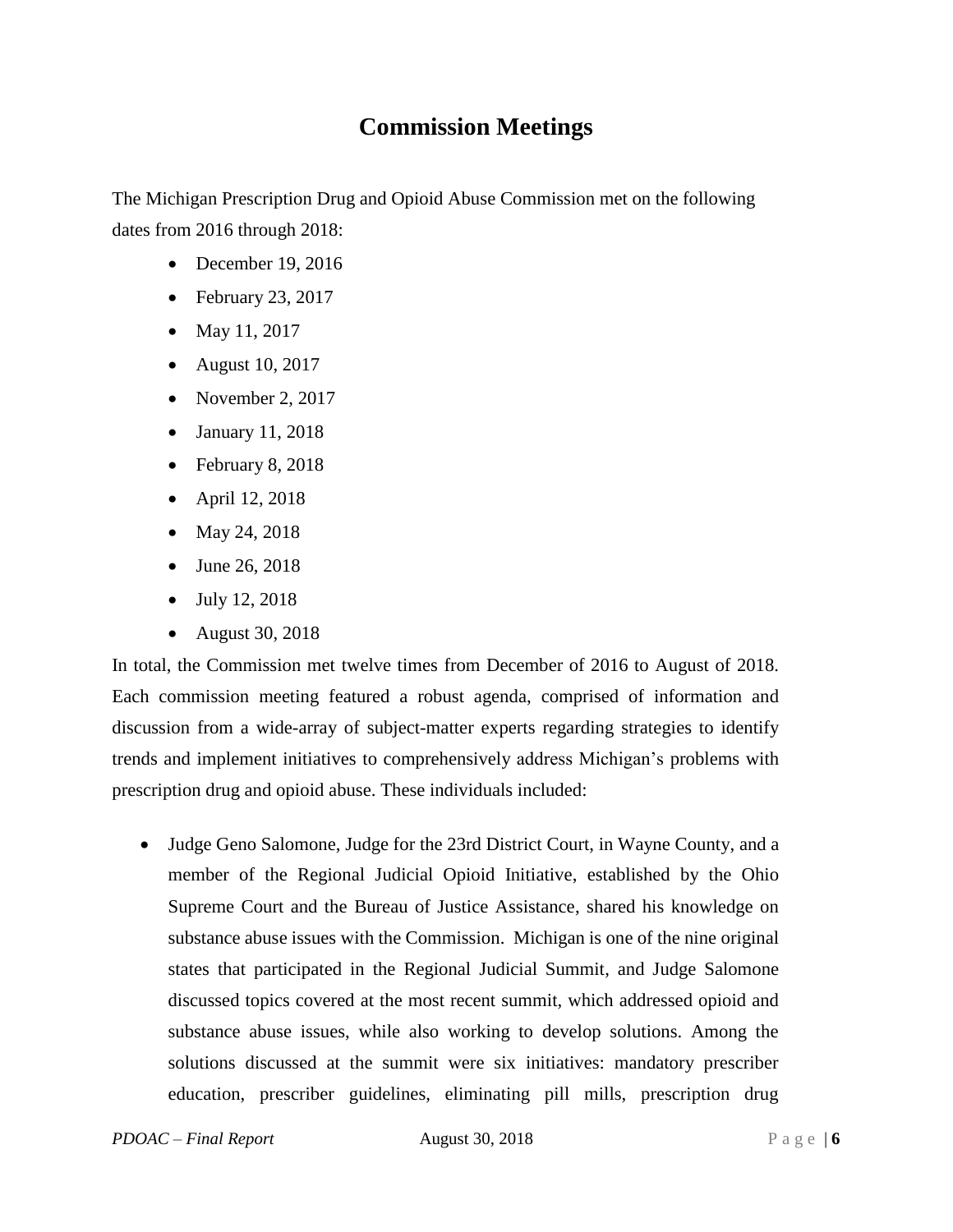monitoring, increased access to Naloxone, and availability of treatment providers and medication assisted treatment.

- Dr. Cara Poland, an addiction medicine specialist, provided the Commission with information related to Medicated Assisted Treatment (MAT), and how MAT is in many circumstances an ideal treatment program for long-term sustained addiction recovery.
- Dr. Chad Brummett, Dr. Jen Waljee, and Dr. Caitlin Khlasa, presented on behalf of the Opioid Prescribing Engagement Network (OPEN), to provide background information about OPEN. The group shared data about identifying common gateway points for opioid abusers, as well as information regarding OPEN's work with drug take-back programs, and events they have organized to encourage the proper removal and disposal of unused post-surgery prescriptions.
- Katie Donovan, Executive Vice President of Families Against Narcotics (FAN), spoke to the Commission regarding the services provided to addicted individuals through the program Hope Not Handcuffs. FAN provides an alternative to incarceration by finding treatment services for those addicted individuals who seek help.
- Fred Wells Brason II, President and CEO, Project Lazarus, spoke to the Commission regarding the Project Lazarus Model which empowers communities in preventing overdose deaths. Specifically, the Project Lazarus Model is a public health model based on the beliefs that all overdose deaths are preventable and that all communities are responsible for their own health.
- Nancy Becker Bennett, and First Lieutenant Kevin Caldwell, from the Michigan State Police (MSP) Angel Program, spoke to the Commission to provide background information regarding the program's model. The Angel program allows individuals who are struggling with drug or alcohol addiction to voluntarily walk into any MSP post and ask for assistance in overcoming their addiction.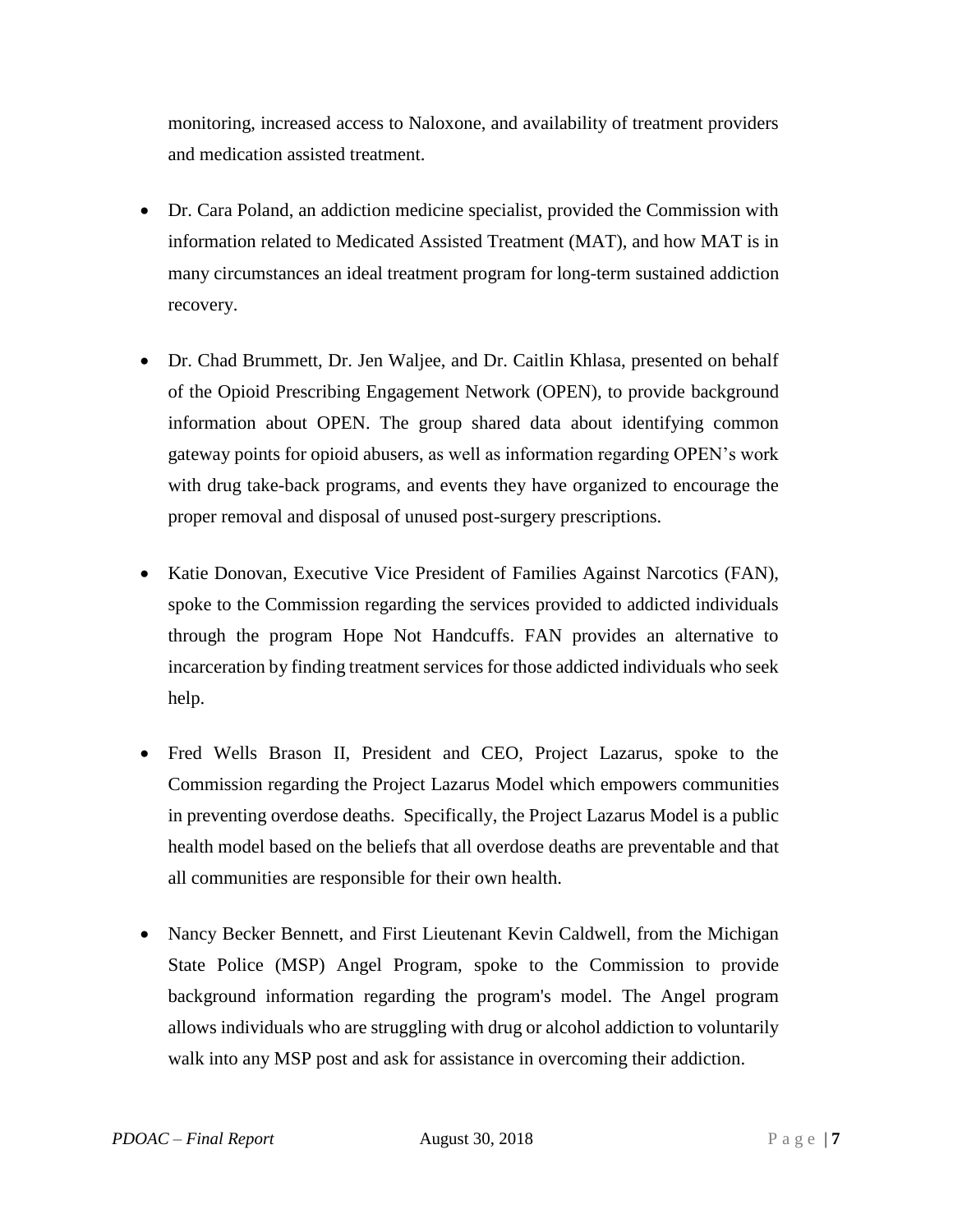- William Paul Nichols, Monroe County Prosecuting Attorney, and Jim Rossiter, Antrim County Prosecuting Attorney, conducted a presentation for the Commission in which they discussed the unique challenges associated with the opioid epidemic for prosecuting attorneys and law enforcement. They also shared various action plans that local communities can utilize to address the epidemic and provided information on the efficacy of Good Samaritan Laws.
- Dr. Debra A. Pinals, Medical Director of the Behavior Health and Forensic Program at the Michigan Department of Health and Human Services (MDHHS), and ex-officio member of the Commission, provided the Commission with background information on the state's unique opioid epidemic, and outlined services and strategies offered by MDHHS to address prevention, treatment, and wellness related to prescription drug and opioid abuse.
- Tom Largo, Manager of the Environmental Health Surveillance & Childhood Lead Poisoning Prevention Section at MDHHS, conducted a presentation for the Commission on the Michigan Opioid-Related Morbidity and Mortality Surveillance System (MOMMSS). The presentation offered background information regarding the CDC funded program, providing Commission members with information related to opioid morbidity and mortality metrics, findings, and objectives of the program.
- Amber Daniels, Education and Outreach Coordinator at MDHHS' Division of Chronic Disease and Injury Control and Violence Prevention Unit, and Chelsea Walker, Data Analyst with MDHHS' Division of Chronic Disease and Injury Control and Violence Prevention Unit, provided background information regarding grants, initiatives, and stakeholder groups working within MDHHS to address the opioid epidemic.
- Steve Sukta, and Karen Krabill Yoder, with MDHHS, and Mary Teachout, with the Michigan Department of Education, presented to the Commission on the Michigan Model for Health™, a developing, comprehensive, health education curriculum, developed with the ultimate goal of ensuring that Michigan's young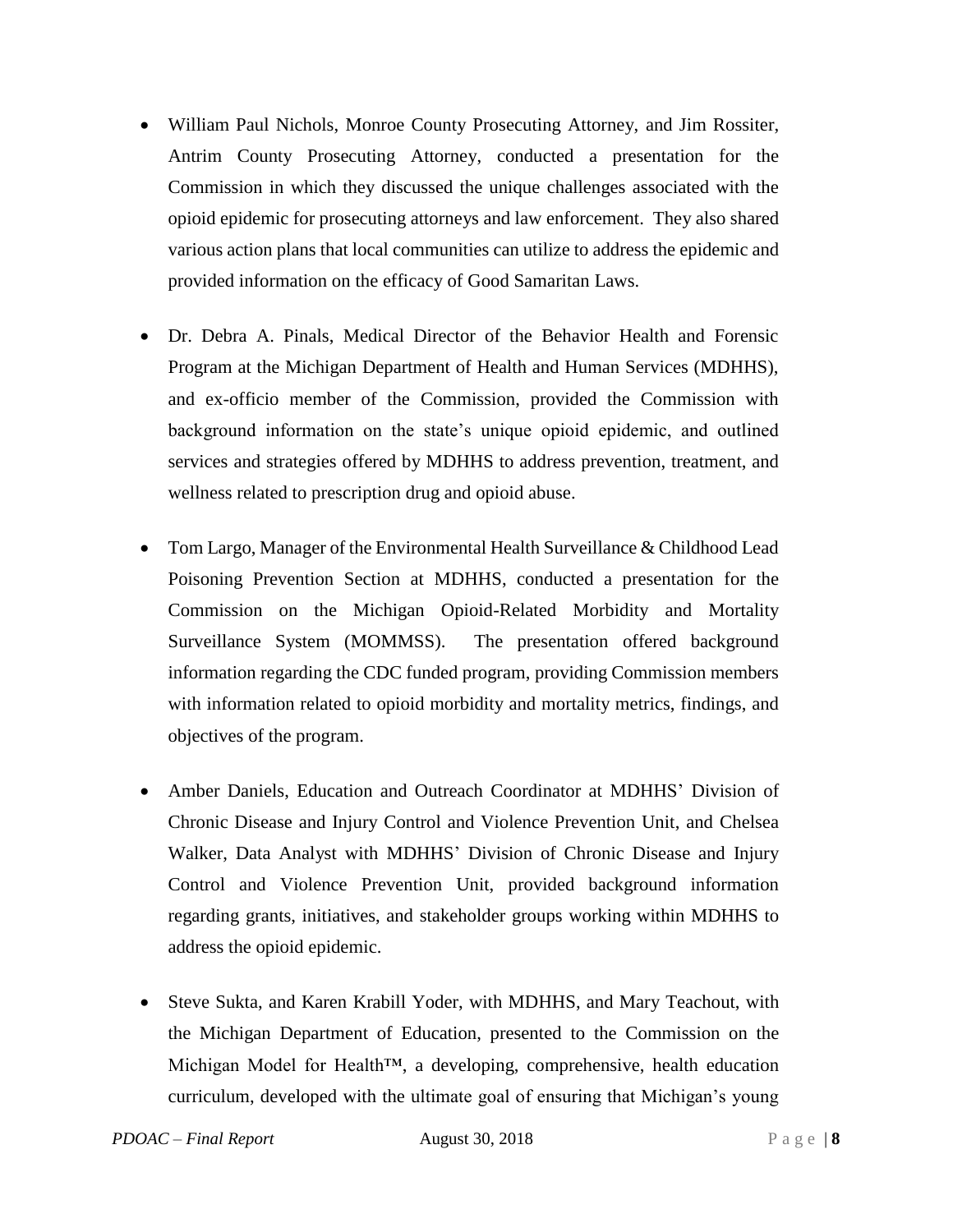citizens adopt healthy lifestyles. Among the model's content is an opportunity for increased focus on opioid misuse prevention amongst Michigan's youth.

- Dr. William Morrone presented to the Commission about the importance of prioritizing accurate data collection of opioid abuse and overdose deaths so that accurate data can be disseminated amongst policymakers, healthcare providers, and the general public, and applied toward curbing prescription drug and opioid abuse.
- Angela Minicuci and Geralyn Lasher, with MDHHS, provided an update to the Commission on the extensive media campaign that MDHHS embarked on to increase awareness about opioid issues and decrease the number of opioid-related deaths in Michigan.
- Kim Gaedeke, Deputy Director, LARA, and Andrew Hudson, Manager, Drug Monitoring Section, at the Bureau of Professional Licensing, presented to the Commission a statewide opioid prescribing and dispensing assessment for Michigan, in which prescribing and dispensing analytics of opioids by health professionals were discussed and compared on an annual basis.
- Doug O'Brien, Regional Director, United States Department of Health and Human Services – Region V, presented to the Commission on the federal government's response to combating the opioid epidemic.
- Elizabeth Gorz, Senior Policy Advisor for Governor Rick Snyder, presented to the Commission on the efforts that Michigan's Governor has taken to create a unified approach to combating the opioid epidemic through better coordination of state agencies.
- Christine Shearer, Deputy Director, Office of Legislation and Advocacy, Michigan Association of Health Plans, and Karen Jones, Pharmacy Consultant, Michigan Association of Health Plans, presented to the Commission regarding the unique challenges that health plans face with regard to the opioid epidemic and prescription drug abuse.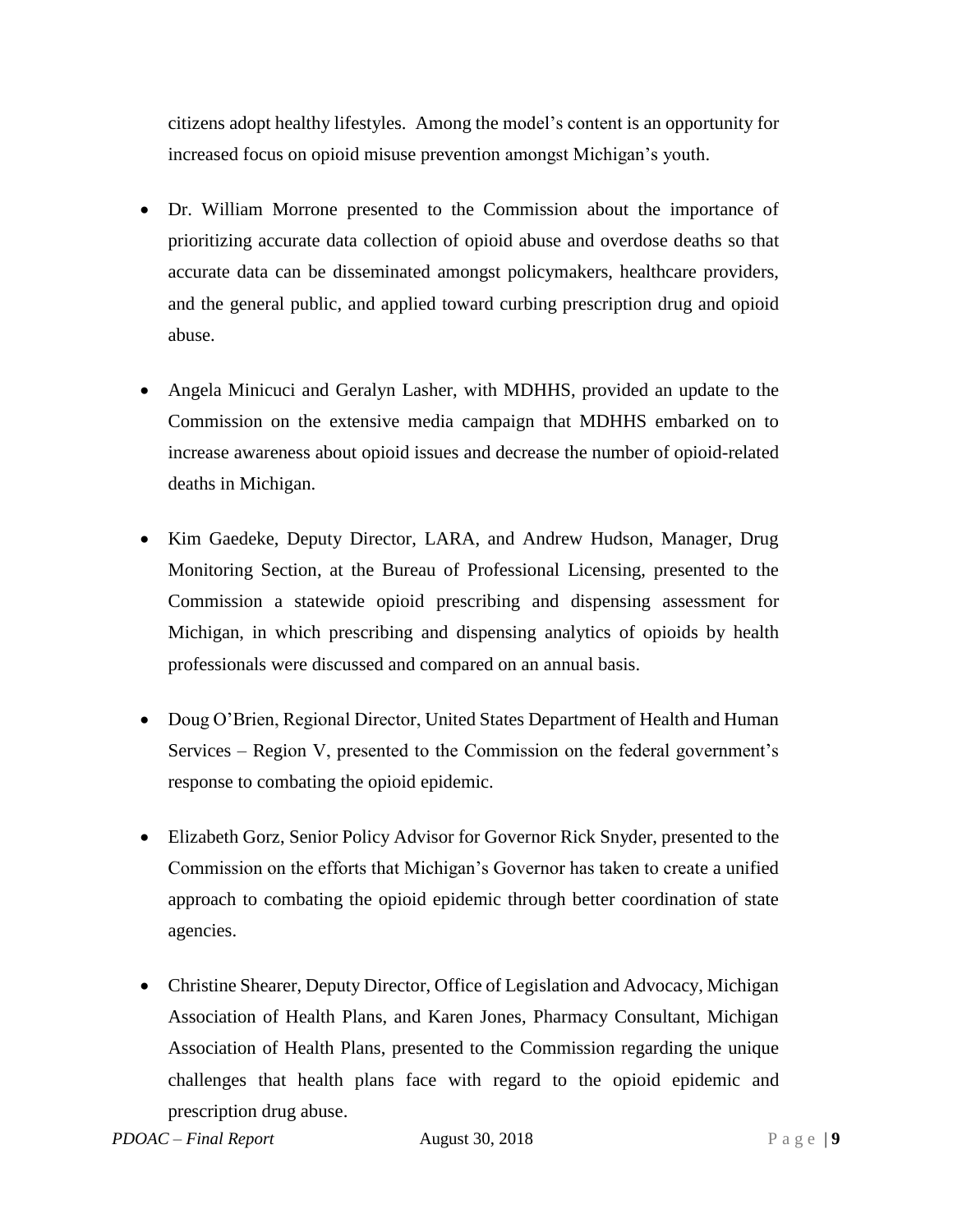- Craig Summers, Executive Director, Michigan High Intensity Drug Trafficking Areas (HIDTA), presented to the Commission on the work his coalition of Federal, State, Local, and Tribal Agencies is doing to facilitate addressing various drug control issues.
- Dr. Mahshid Abir, Principal Investigator, System for Opioid Surveillance Michigan, presented to the Commission on the importance of consistent and accurate information related to opioid overdose information and tracking.
- Toyin Olumolade and Sam Tacconelli, both Masters of Public Health Students at Central Michigan University, presented to the Commission on their research regarding centralized offices of drug policy in various states in the United States. The group compared and contrasted how each state delineates authority to state entities for drug policy, and the success of these state entities in curbing drug abuse and overdose death.
- Dr. Eden Wells, Chief Medical Executive, MDHHS, presented to the Commission on the cause-and-effect relationship that infectious diseases have had with the opioid and prescription drug abuse epidemic.
- Dr. Courtney A. Cuthbertson and Kea Norrell-Aitch with Michigan State University Extension Community Behavioral Health presented to the Commission regarding outreach and efforts to educate the public on the risks and dangers associated with opioid and prescription drug misuse.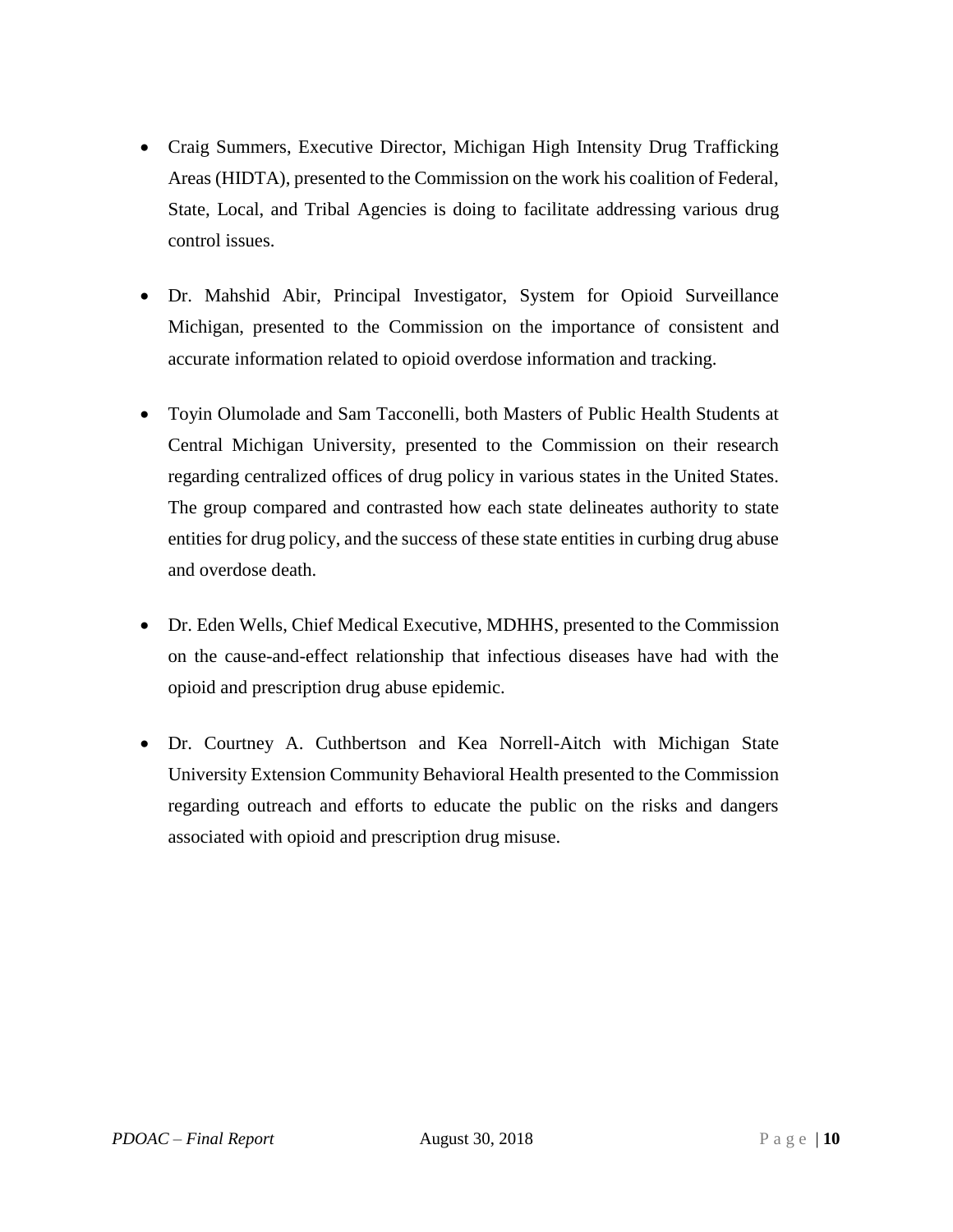# **Background**

The Michigan Prescription Drug and Opioid Abuse Task Force was created following Governor Snyder's 2015 State of the State Address in which he called for a comprehensive plan to address prescription drug and opioid abuse in Michigan. The Task Force published its [Report of Findings and Recommendations for Action](https://www.michigan.gov/documents/snyder/Presciption_Drug_and_Opioid_Task_Force_Report_504140_7.pdf) which detailed both the personal and financial toll caused from prescription drug and opioid abuse. Furthermore, the Task Force made several recommendations on how best to address Michigan's burgeoning opioid abuse crisis.

As a follow-up to the work conducted by the Michigan Prescription Drug and Opioid Abuse Task Force, [Executive Order 2016-15,](http://www.michigan.gov/documents/snyder/EO_2016-15_527251_7.pdf) signed by Governor Snyder and filed with the Secretary of State on June 23, 2016, created the Prescription Drug and Opioid Abuse Commission (Commission). The Executive Order consolidated the authority, powers, duties, functions, responsibilities, and records of the Controlled Substances Advisory Commission and the Advisory Committee on Pain and Symptom Management and transferred this responsibility to the Commission.

The Commission was created with seventeen (17) members who were appointed by, and served at the pleasure of, the Governor, for a two-year term. The members comprised a vast knowledge and experience and represented various professions and backgrounds. The Commission was charged with acting in an advisory capacity to the Governor and the Director of the Department of Licensing and Regulatory Affairs.

#### **Executive Order No. 2016-15 – Charge to the Commission:**

**Section II A.** The Commission shall act in an advisory capacity to the Governor and the Director and shall do all of the following:

- 1. Review the Report of Findings and Recommendations for Action from the Michigan Prescription Drug and Opioid Abuse Task Force dated October 26, 2016 ("Report").
- 2. Develop and propose policies and an action plan to implement the recommendations in the Report.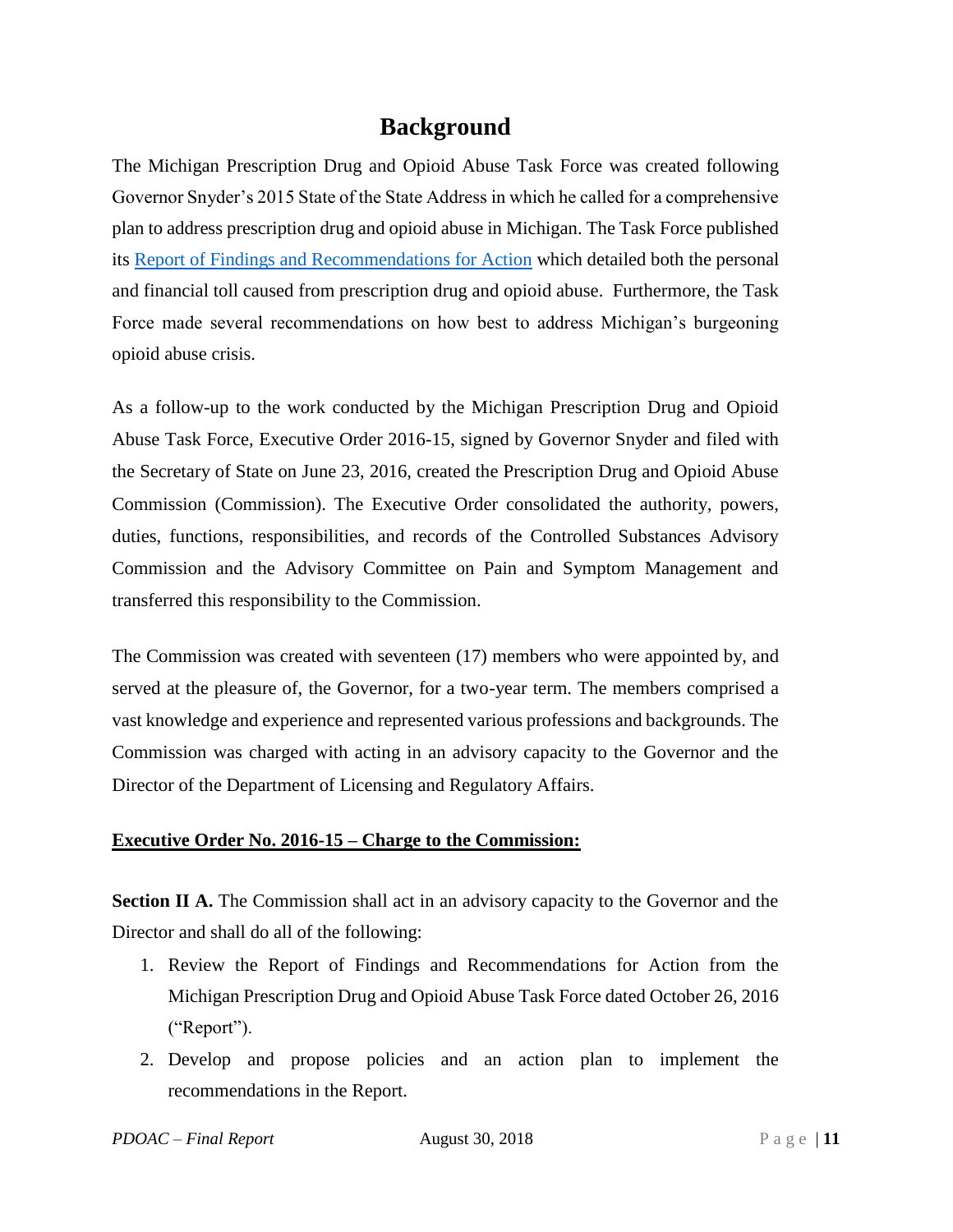- 3. Monitor and advise the Governor as to the progress of the action plan.
- 4. Evaluate the efficacy of the current proposals and continually develop new solutions to address societal changes.
- 5. Develop and encourage the implementation of model core curricula on pain and symptom management.

**Section II B.** The Commission shall also provide other information and advice to the Governor regarding the state of prescription drug and opioid abuse in Michigan.

**Section II C.** The Commission shall issue an annual report to the Governor outlining the progress of the issues addressed in Section II and providing recommendations for any further action.

# **Commission Subcommittees**

The Michigan Prescription Drug and Opioid Abuse Commission divided the recommendations of the Task Force into four categories and created the following subcommittees to address each recommendation.

**I. The Policy and Outcomes Subcommittee:** This subcommittee was charged with reviewing and evaluating the efficacy of various legislative and public policy proposals in Michigan to address the opioid epidemic, and to continually develop new solutions to address changes and challenges to Michigan's opioid crisis.

#### *Subcommittee Members:*

- *Judge Patrick Shannon – Chair*
- *Ms. Lisa K. Gigliotti*
- *Dr. Melissa Ownings*
- *Mr. Adam R. Wilson*

### *Ex-Officio Members:*

- *Ms. Michelle Brya*
- *Judge Linda Davis*
- **II. The Prevention Subcommittee:** This subcommittee was charged with developing strategies and identifying opportunities to raise public awareness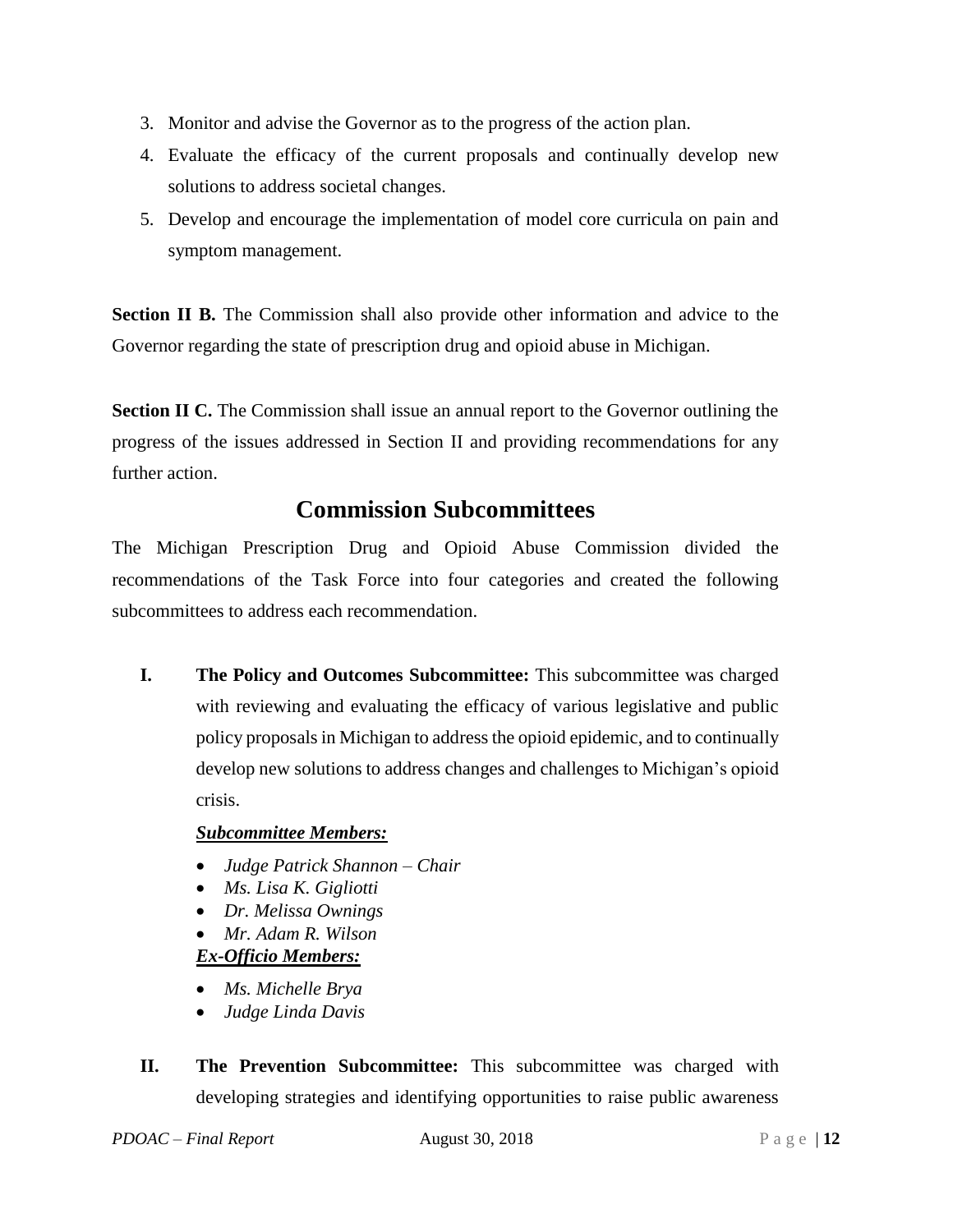regarding the dangers of prescription drug and opioid addiction.

#### *Subcommittee Members:*

- *Dr. Vincent V. Benivegna – Chair*
- *Dr. Rebecca Cunningham*
- *Mr. Richard Dettloff*
- *Dr. Michael J. Paletta*
- *Dr. Roy Soto*

#### *Ex-Officio Members:*

- *Judge Linda Davis*
- *Dr. Debra Pinals*
- *Col. W. Thomas Sands*
- **III. The Regulation and Enforcement Subcommittee:** This subcommittee was charged with reviewing local, state, and federal laws and policies to evaluate their impact on Michigan's opioid epidemic.

#### *Subcommittee Members:*

- *Dr. Stephen R. Bell – Chair*
- *Mr. Timothy Hurtt*
- *Mr. Larry D. Wagenknecht*

#### *Ex-Officio Members:*

- *Ms. Michelle Brya*
- *Judge Linda Davis*
- *Col. W. Thomas Sands*
- **IV. The Treatment Subcommittee:** This subcommittee was charged with reviewing treatment methods to determine how treatment needs can be met at the local and state levels.

#### *Subcommittee Members:*

- *Dr. Laurie A. Wesolowicz – Chair*
- *Dr. Stephen R. Bell*
- *Dr. Stephen A. Lazar*
- *Ms. Paula Nelson*
- *Dr. Gretchen Schumacher*

#### *Ex-Officio Members:*

- *Judge Linda Davis*
- *Dr. Debra Pinals*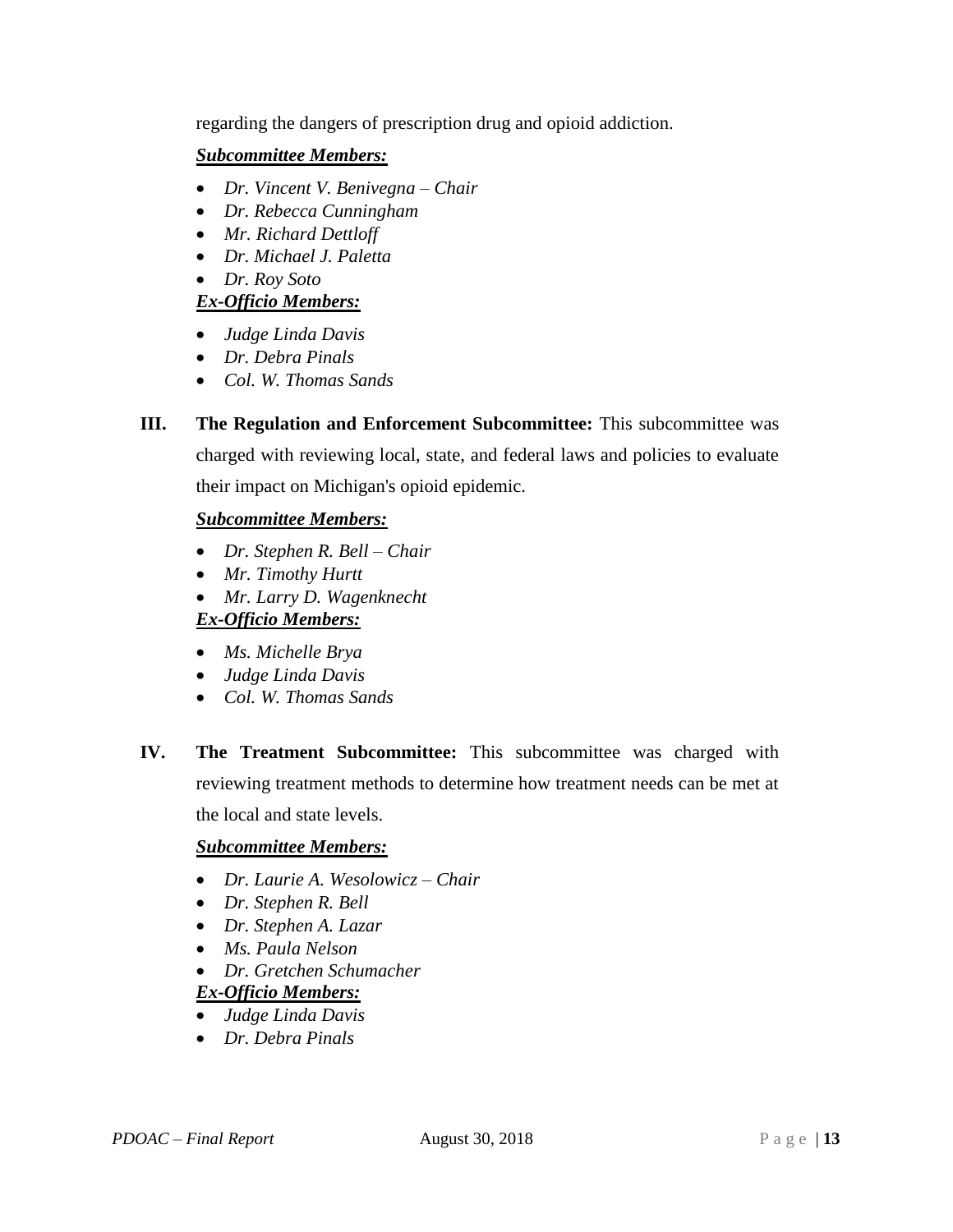### **Summary**

From its inception, the Commission's goal was to fulfill the recommendations of its predecessor, the Michigan Prescription Drug and Opioid Abuse Task Force, while also exploring new methods to mitigate Michigan's opioid crisis. To this end, the Commission took action to advise the Governor and Department of Licensing and Regulatory Affairs on new strategies to comprehensively address Michigan's opioid abuse issues. The Commission's work included the following highlights:

- The Commission identified United States Department of Veterans Affairs facilities within Michigan as not being required to register and use a state Prescription Drug Monitoring Program (PDMP), such as the Michigan Automated Prescription System (MAPS), leaving a large opportunity to curb prescription drug abuse unaddressed. The Commission made a formal recommendation to the Secretary of Veterans Affairs to consider requiring registration of such facilities in Michigan to MAPS.
- The Commission identified that 42 CFR Part 2 prevents methadone clinics from entering controlled substances information into MAPS, leaving a large opportunity to reduce the possibility of overprescribing and diversion for patients who utilize these facilities unaddressed. The Commission made a formal recommendation to the Acting Secretary of the United States Department of Health and Human Services to consider revising federal regulations to allow for the registration of these facilities with MAPS.
- The Commission reviewed state law and pending legislation to identify and formally support legislation which backs drug treatment courts and also legislation that requires licensed prescribers to provide information to a patient or the patient's representative on topics including addiction precaution and proper disposal, before prescribing a controlled substance to a patient.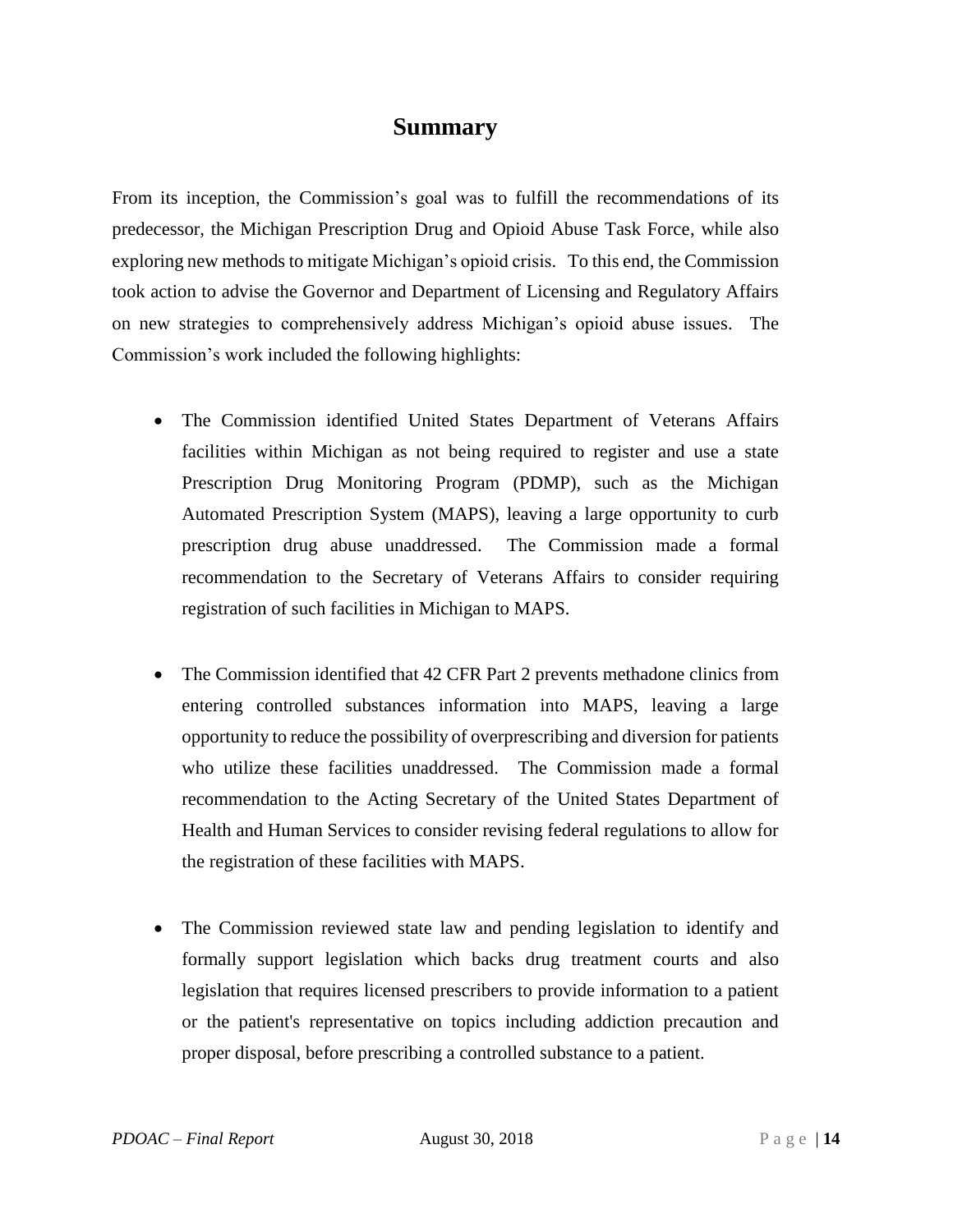- The Commission recommended new forms of government oversight and management, including a fully funded and functional Michigan Office of Drug Policy.
- The Commission encouraged the implementation of prescriber-focused educational programs in the State of Michigan, specifically for medical schools, nursing schools, pharmaceutical schools, and veterinary schools, to include addiction training and specialization programs in their curriculums.
- The Commission recommended that the State of Michigan develop a dashboard which includes numerical and geographical data for drug-related overdose deaths. Additionally, the Commission suggested that the Michigan Legislature pass legislation requiring death records in the State of Michigan for drug-related or suspected drug-related deaths, be reported in a uniform manner to eliminate variations and inconsistencies that exist in the current death reporting process.
- The Commission recommended that local law enforcement agencies, general counsel for hospitals, and public health agencies observe guidance from the federal government regarding new HIPAA exemptions which would allow health care providers to notify families when loved ones arrive at a hospital for an overdose.
- The Commission recommended to the Michigan State Court Administrative Office that all new drug treatment court judges be required to complete mandatory mentoring to adequately prepare judges for the unique circumstances that surround addiction to drugs.
- The Commission recommended that the Michigan Legislature increase penalties for the stalking of a healthcare worker, as well as for violence committed against a health care worker.
- The Commission recommended and approved a summary of best practices for when opioids should be considered as an option for treatment in acute care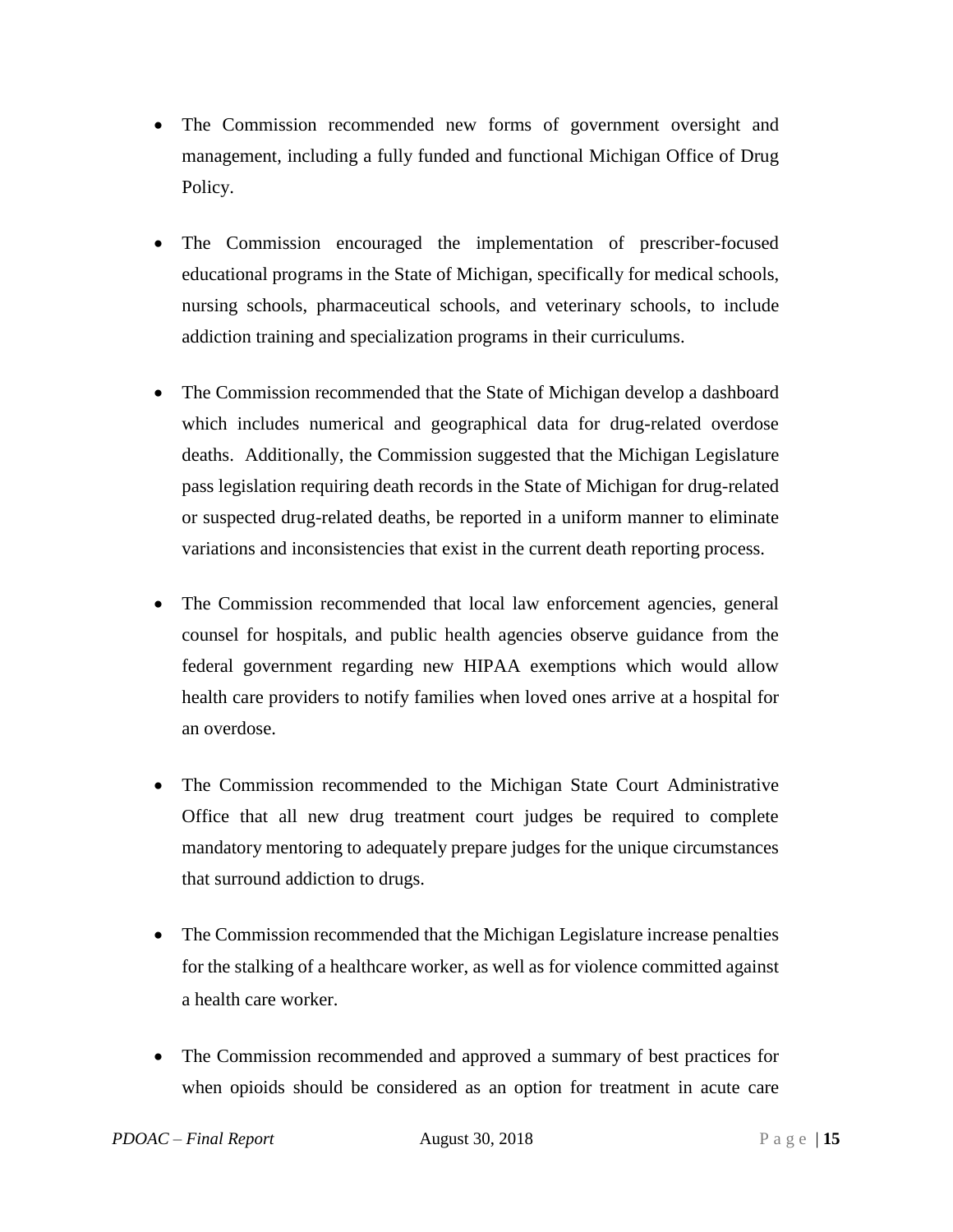settings. Clinical tools were developed for the surgical department, dental department, and emergency care department.

• The Commission recommended the expansion of syringe service programs already in existence in the state.

Additionally, the Commission was able to evaluate the efficacy of pending legislative proposals, various public awareness campaigns, and numerous community-based programs throughout the state, to identify new solutions to the prescription drug and opioid crisis and develop new models for understanding pain and symptom management.

Moving forward, specific findings and recommendations of the Commission for the future include the following:

#### *Michigan Office of Drug Policy*

The Commission investigated the feasibility of establishing a Michigan Office of Drug Policy (ODP). The establishment of such an office would create a statewide entity to better coordinate state and local drug related programs and more effectively marshal government resources to increase efficiencies and eliminate duplicative efforts. Illustrating the need for a centralized entity, the Commission learned that at one point during the Commission's existence, there were at least 56 independent opioid projects being worked on by several different entities within the state, with little to no centralized coordination. As a result, the Commission recommends that an Office of Drug Policy be created to coordinate, monitor, and disseminate information relating to the variety of state government, law enforcement, health systems, and private organization activities focused on prescription drug and opioid abuse in Michigan. The ODP should not supplant any current programs, rather it would serve to prevent duplication of efforts and maximize efficiency. The suggested location for the ODP would be within the Governor's office, where the greatest potential exists for overseeing the development and passage of legislation, coordinating grants, and facilitating the generation of funding to increase resources to fight drug related issues.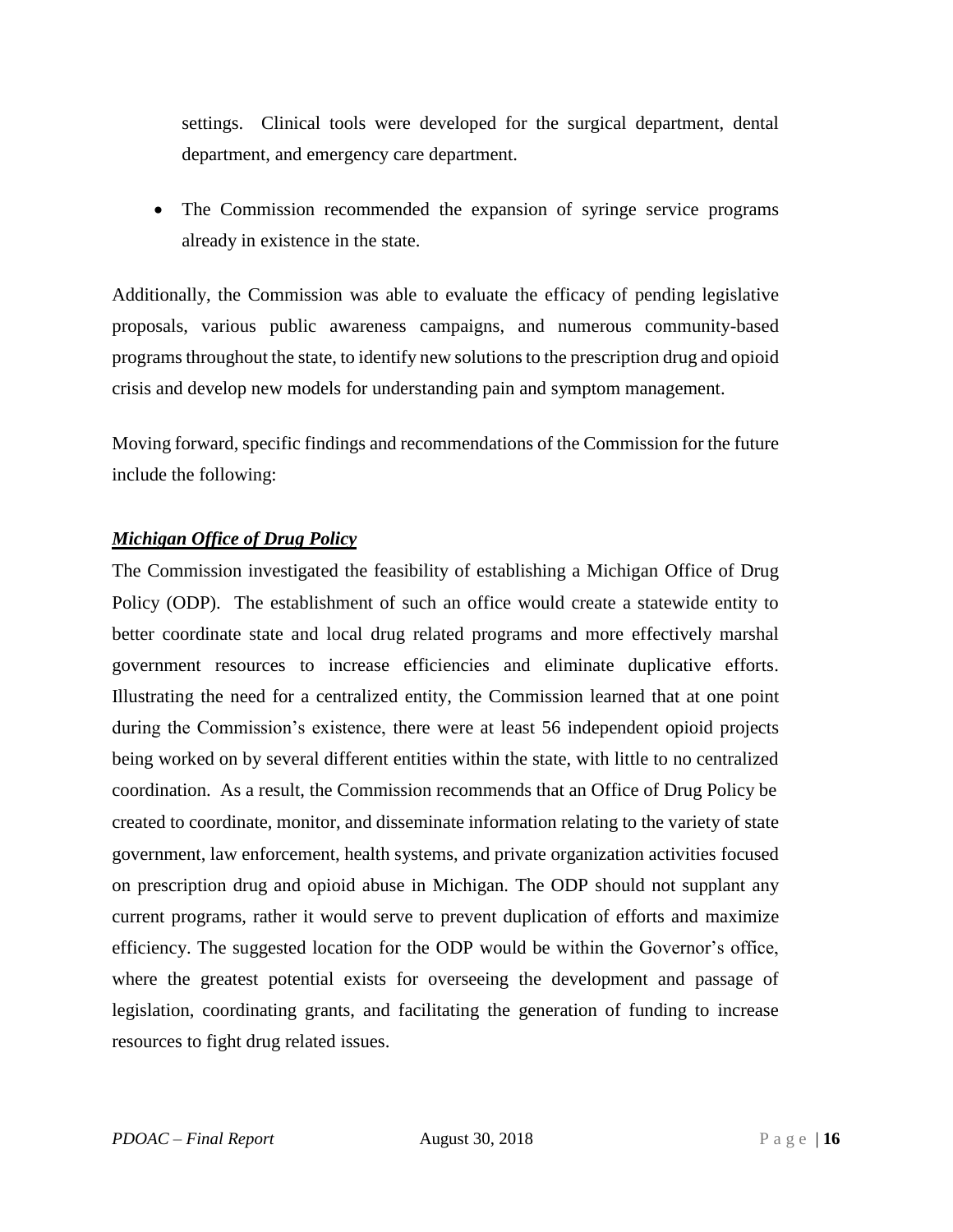#### *Eliminating Red Tape*

The Commission worked to identify mechanisms to diagnose and act upon trends and metrics associated with opioid abuse sooner, and with fewer bureaucratic processes to overcome. The Commission recommends that more work is needed to investigate and establish processes that enable rapid responses that address rising trends related to the opioid crisis, as time is of the essence when lives are at risk.

#### *Advocating for Drug Courts*

The Commission took many actions to support and recognize the effectiveness and importance of Michigan's drug courts in combating opioid abuse and addiction. This work included advocating for an expansion of drug court programs in Michigan, and support of Public Act 161 of 2017, which amended the Revised Judicature Act to require drug treatment courts to be certified by the State Court Administrative Office (SCAO), while also prohibiting drug courts from performing their functions or receiving funding unless they are certified. Moreover, the Commission recommended to the Michigan Supreme Court and SCAO that both groups continue their funding of accredited drug treatment courts and their treatment providers, while also encouraging the Supreme Court and SCAO to utilize Medication Assisted Treatment (MAT) in SCAO accredited drug treatment courts. Finally, the Commission recommends that drug courts continue to be financially supported throughout Michigan, and that the SCAO be used as a resource to assist courts in coordinating drug treatment programs and court grants.

#### *Mandatory Training for Judges in Opioid and Substance Abuse and Treatment Services*

In addition to advocating on behalf of drug treatment courts, the Commission sent a letter to the SCAO encouraging the implementation of a requirement that all judges in Michigan receive mandatory training in opioid and substance abuse treatment services. It is recommended that this training last at least 8 hours and include, but not be limited to, the following topics: reading drug screens, available treatment services, addiction behavior, the stigma of addiction, standard of care for substance abusers, and relevant Mental Health Code statutory interpretation. This is requested to assist judges in identifying offenders with a substance abuse history and provide appropriate services as part of sentencing. The Commission recommends that the SCAO adopt the training recommendations listed above to better serve the public in rehabilitating addicts.

*PDOAC – Final Report* August 30, 2018 P a g e | 17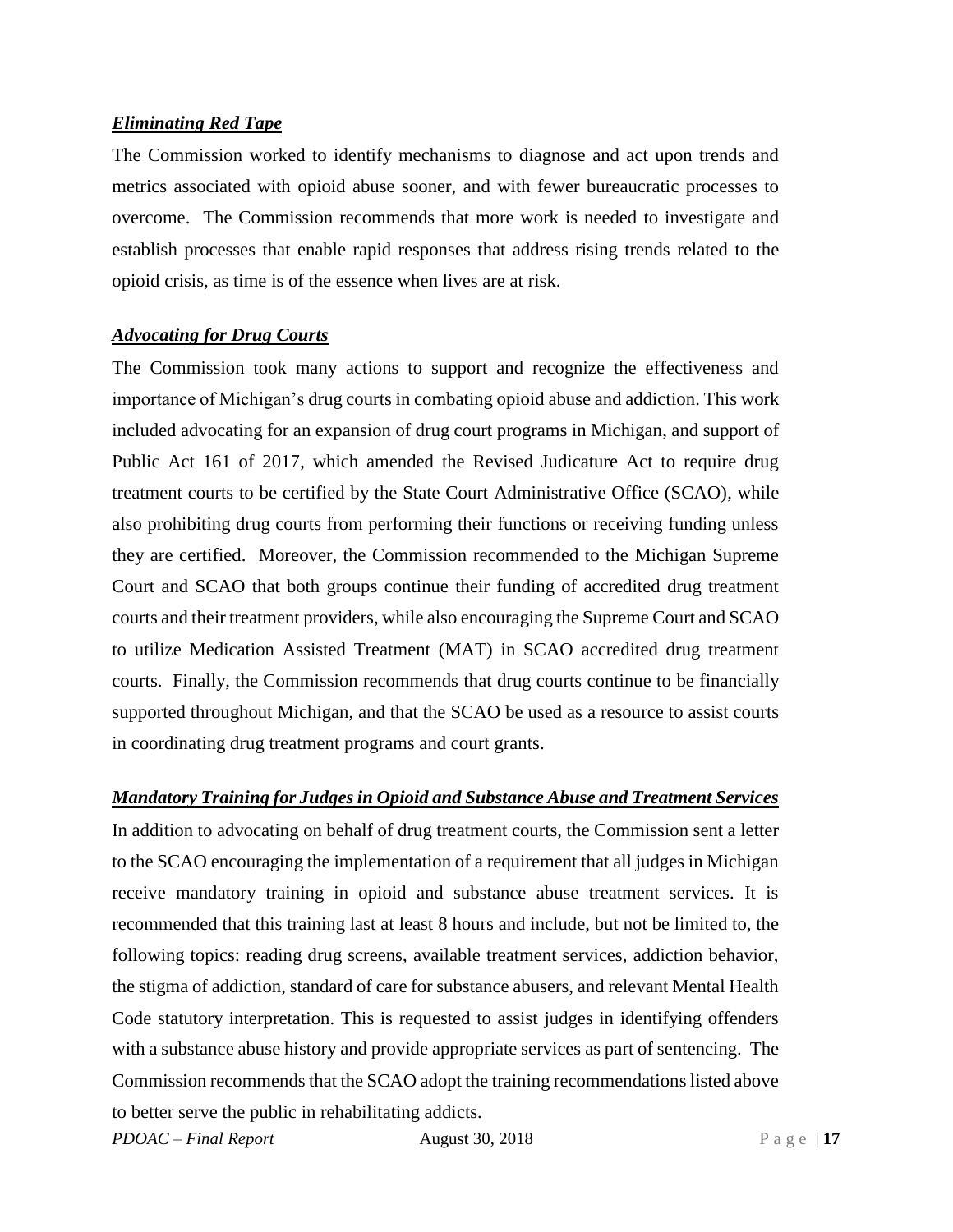#### *Alternatives to Controlled Substances*

The Commission considered various strategies to promote educating patients and the public on pain management alternatives to controlled substances. Specifically, these strategies focused on a need for increased education regarding non-pharmaceutical options for treating pain. The Commission recommends support of educational campaigns that bring attention to forms of pain management that are non-pharmaceutical, while also encouraging increased dialogue between the public and health providers, regarding the potential risks associated with treating pain with controlled substances.

#### *Dashboard Reporting*

The Commission researched strategies that evaluate the efficacy of current public policy proposals that seek to address Michigan's opioid crisis. After analyzing a variety of methods, the Commission believed that a dashboard would serve as a valuable resource for the public to gauge the effectiveness of public policy. Currently, Governor Snyder has implemented various dashboards that provide a quick assessment of the state's performance in key areas, including such categories as: economic strength, health and education, value for money in government, quality of life, and public safety. The Commission recommends the establishment of an opioid-related dashboard, as a tool for government and the public to determine if progress is being made in combating opioid misuse, while also identifying areas in need of improvement.

Dashboard details should include: mortality metrics, Naloxone dispensation and administration metrics, reductions or increases in overdoses, and numerical and geographical data for drug-related overdose deaths, as reported by Michigan's Vital Records and verified by the CDC/National Center for Health Statistics. The Commission recommends that MDHHS help to provide the statistics for the dashboard.

#### *Continuity of Care*

The Commission researched strategies to ensure the continuity of care for patients subjected to an abrupt closure of a medical practice, especially practices closed for drug diversion or overprescribing. In the past, there have been instances where patients serviced by unethical health professionals, have been left to go through withdrawal due to a closure of a practice, and an abrupt cessation of access to controlled substances. Further,

*PDOAC – Final Report* August 30, 2018 Page | 18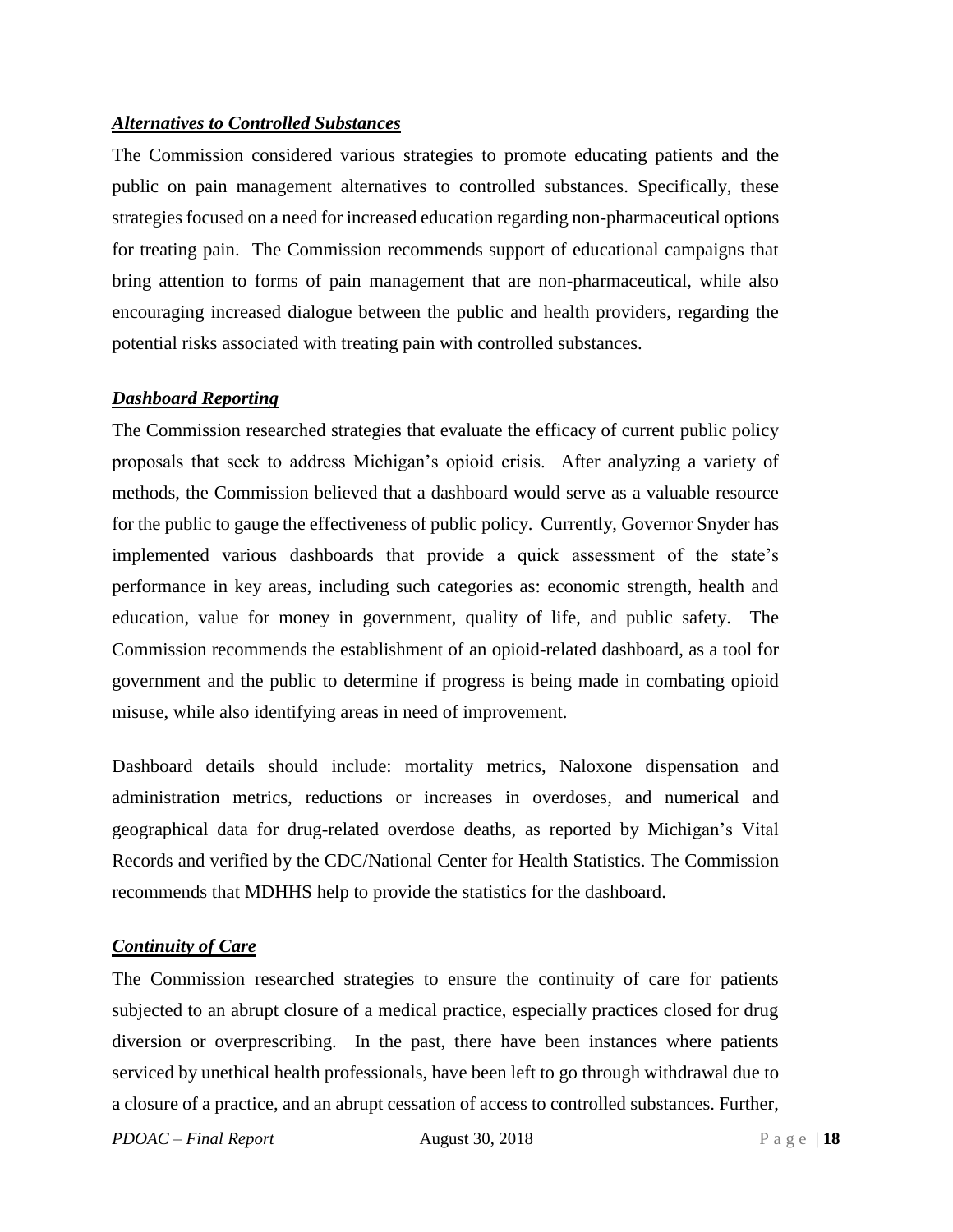in many instances following the closure of a practice, patients addicted to high-risk controlled substances have sought illegal alternatives. The Commission recommends that further work be undertaken in developing best practices that ensure there is no gap in care for at-risk patients.

#### *Coalition Identification and Growth*

The Commission researched law enforcement's efforts with local coalitions and community groups that have resulted in a reduction of prescription drug overdose deaths, to determine if a replication or expansion of such programs is possible. The Commission determined that groups such as Hope Not Handcuffs and Families Against Narcotics have performed instrumental work at the local level, in the fight against opioid misuse. As a result, the Commission recommends that the state provide grants to successful programs so that they may grow in their abilities to provide services.

#### *Opioid Awareness Training*

The Commission worked to increase awareness amongst health professionals regarding the potential danger that exists from prescribing and dispensing controlled substances. Specifically, the Commission investigated if opioid awareness training should be mandated for health professionals, especially health professionals that prescribe and dispense opioids and other narcotics.

The Commission determined that greater emphasis should be placed on educating health professionals about the potential pitfalls of controlled substances, and sent notice by letter, to prescriber educational programs in the State of Michigan, including medical schools, nursing schools, pharmaceutical schools, and veterinary schools, encouraging the programs to add addiction training and specialization programs to their curriculum.

The Commission continues to recommend that individuals who are licensed to prescribe or dispense a controlled substance complete one-time training on opioids and controlled substances awareness. At the recommendation of the Commission, the Board of Pharmacy rules committee drafted guidelines for the Pharmacy Controlled Substances ruleset, to ensure that health professionals handling controlled substances be required to complete a one-time training on opioids and controlled substances awareness. As of August 30, 2018,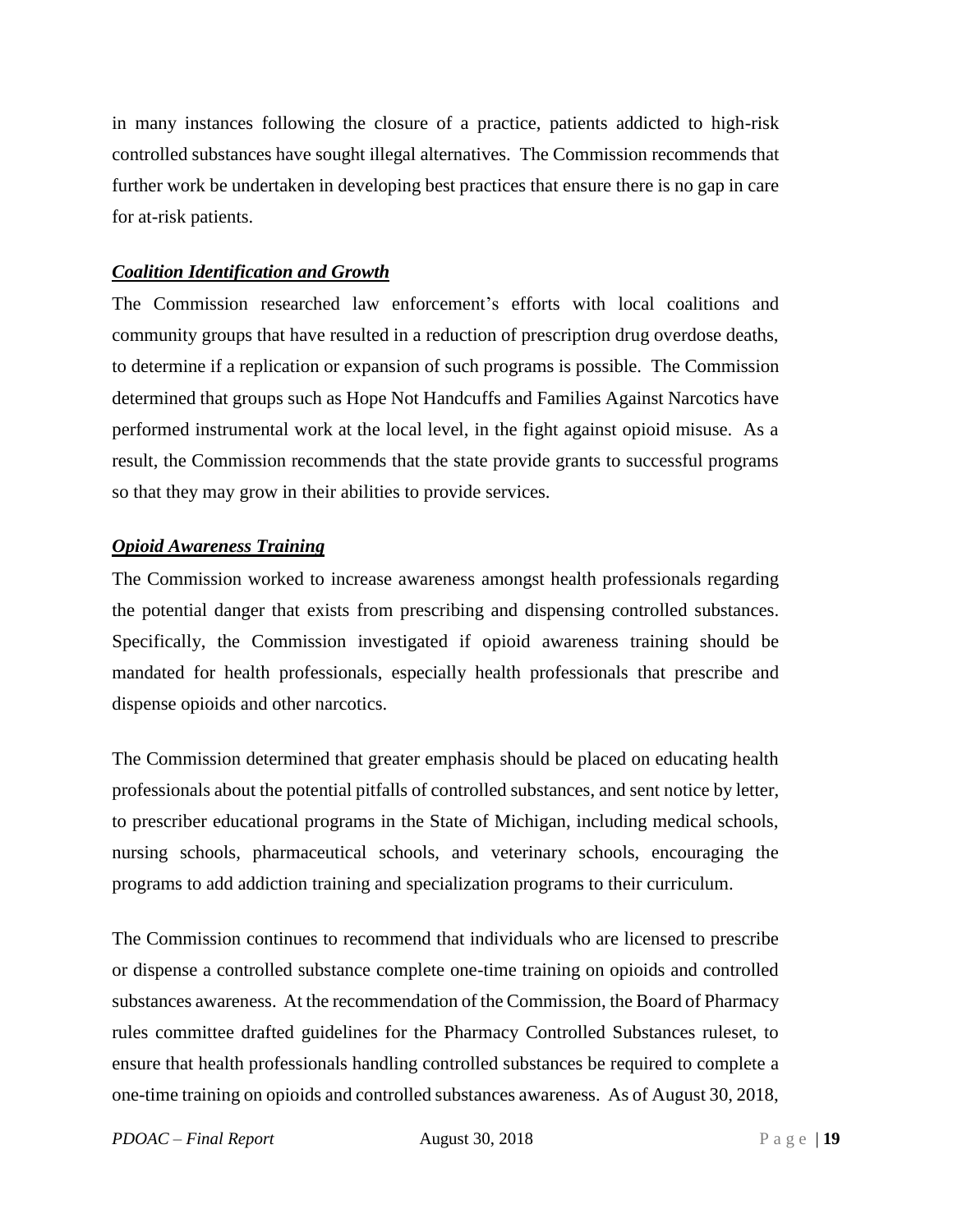the proposed rules are awaiting adoption by the State's Joint Committee on Administrative Rules.

## *Civil and Criminal Protection and Confidentiality for Professionals that Report the Misuse, Diversion, or Abuse of Opioids*

The Commission sent letters to the Michigan Legislature in support of initiating legislation that protects the identity of a licensee under Article 15 of the Public Health Code who reports the misuse, diversion, or abuse of opioids and other controlled substances to law enforcement or other government entity as confidential, subject to disclosure only with the consent of the licensee or by judicial process. Further, a licensee who makes a report of misuse, diversion, or abuse of opioids and other controlled substances, or who cooperates in an investigation of the misuse, diversion, or abuse of opioids and other controlled substances, is presumed to be acting in good faith and is immune from civil or criminal liability that might otherwise be incurred by that action. This immunity from civil or criminal liability does not extend to a negligent act that causes personal injury or death or to the malpractice of a prescriber that results in personal injury or death. The Commission recommends that state entities in conjunction with law enforcement groups continue to spread awareness and education regarding the need for health professionals to remain vigilant for drug diversion.

#### *Medicaid and the Opioid Crisis*

The Commission requested that the Michigan Department of Health and Human Services (MDHHS) do the following:

- Review its Medicaid drug formulary to consider coverage of more non-opioid options for chronic pain treatment and substance use disorder.
- Review its Medicaid drug formulary to consider limitations on Medicaid coverage of highly abused medications.
- Review the current policy and federal and state obligations which prevent the use of Medicaid inpatient beds by Medicaid recipients across county lines.

The Commission continues to recommend that MDHHS remain committed to taking action to prevent prescription drug and opioid abuse deaths, while also increasing access to treatment for individuals addicted to drugs.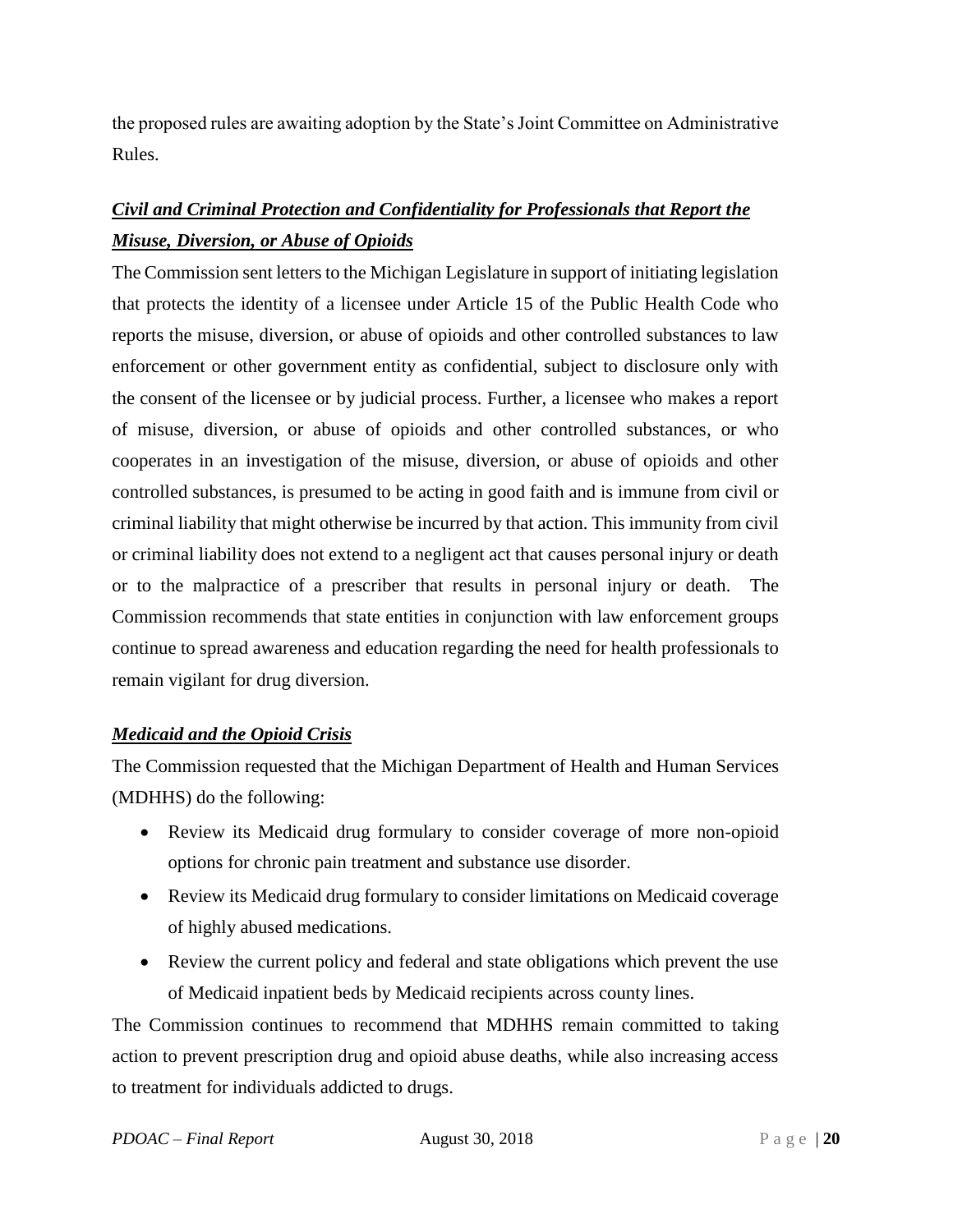# *Limited Statutory Immunity for Low-level Offenses Involved in Reporting Overdose and Seeking Medical Assistance*

The Commission sent a letter to the following associations requesting that they consider sharing [MCL 333.7403\(3\)](http://www.legislature.mi.gov/(S(wcagjtcgnjkjgtscvb0rqpgj))/mileg.aspx?page=GetObject&objectname=mcl-333-7403) with their membership as it addresses limited statutory immunity for low-level offenses involved in reporting an overdose and seeking medical assistance:

- Michigan Association of Chiefs of Police
- Prosecuting Attorneys Association of Michigan
- Michigan Sheriff's Association

The Commission recommends that prosecutors and law enforcement continue to share information with their memberships regarding Good Samaritan Laws in Michigan.

#### *Naloxone Reporting by Pharmacies*

A letter was sent by the Commission to the Michigan Pharmacists Association asking the association to encourage its members to register and report to MDHHS the amount of Naloxone they dispense under the Standing Order. This was requested to assist with measuring the effectiveness of the Standing Order for Dispensing Opioid Antagonists. The letter also encouraged the association to survey their members who are choosing not to participate in the registration, to identify reasons for their lack of participation. The Commission recommends that all pharmacies in the state that dispense Naloxone under the standing order, report the dispensing of Naloxone under the standing order to MDHHS so that greater data can be obtained to determine the state of opioid abuse in Michigan, and the impact that the standing order is having in reversing overdoses and preventing death. As of August 1, 2018, 1,690 pharmacies are participating in the program (60% of Michigan pharmacies), [across communities located in both of Michigan's peninsulas.](https://www.michigan.gov/mdhhs/0,5885,7-339-71550_2941_4871_79584_80133_80135_80309-426713--,00.html)

#### *Suggested Revisions for the Joint Commission Hospital Survey*

*PDOAC – Final Report* August 30, 2018 Page | 21 The Commission sent a letter to Dr. Mark Chassin, President and Chief Executive Officer, of the Joint Commission, addressing the discrepancies that exist between the Joint Commission's official position in auditing medical facilities, with what occurs during a Joint Commission audit of a medical facility. The letter requested that the Joint Commission review their Pain Management Standards, correct the inference that a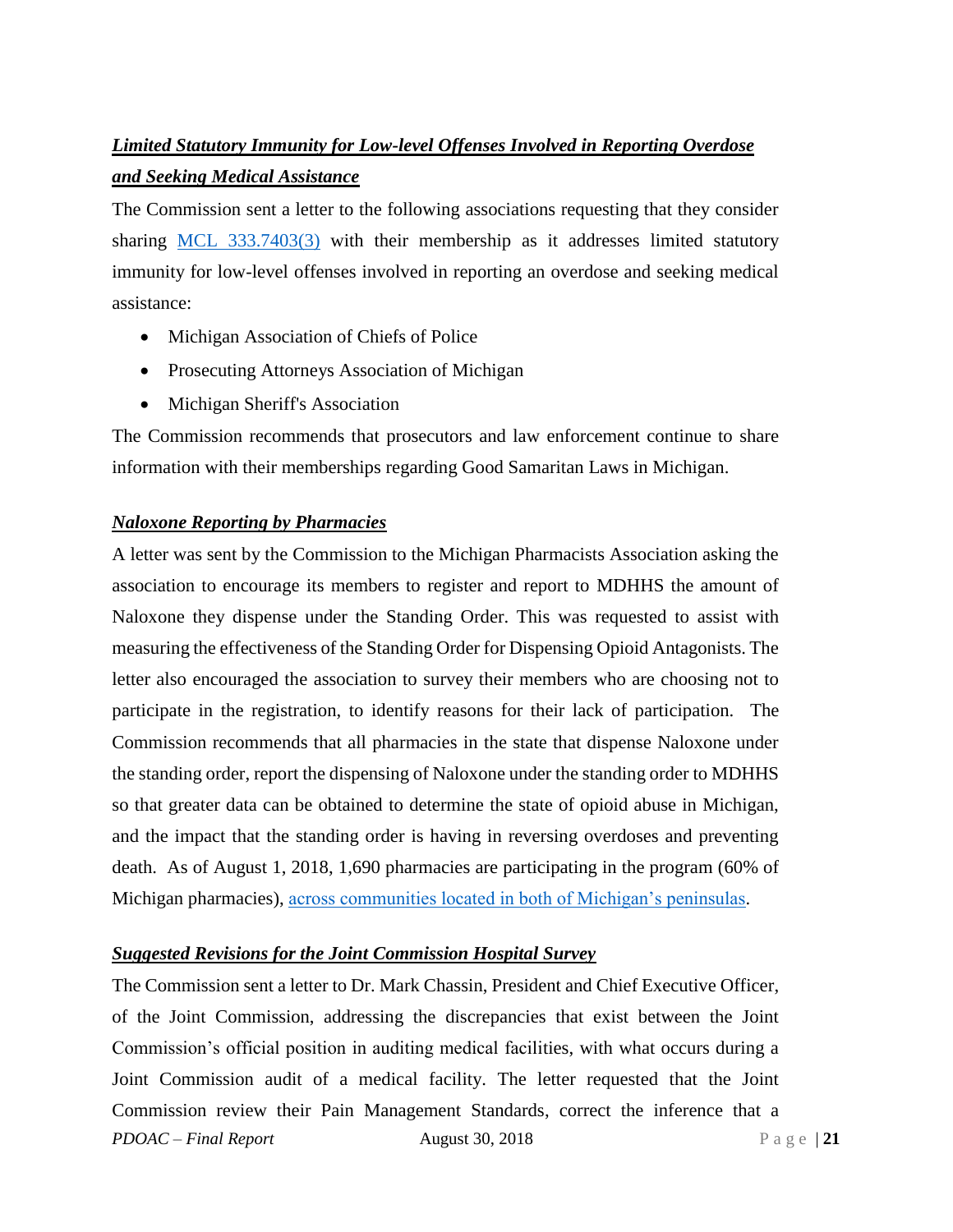facility's obligation is to reduce the patient's pain level to zero, and post a public statement that the Standards were not intended to over-treat pain symptoms with pain medications. The letter also requested that the Joint Commission remove three questions from the Hospital Consumer Assessment of Health Providers and Systems (HCAHPS) Survey that seem to encourage unnecessary and unsafe treatment for pain that interferes with primary disease and/or injury management. The Commission recommends that the Joint Commission follow the advice and recommendations provided in the Commission's letter.

#### *Increased Opioid Education for Patients*

The Commission authored a letter of support to Michigan's Legislature for Senate Bill 272, which would require a licensed prescriber to provide information to a patient, or the patient's representative, on topics including addiction precaution, and the proper disposal of opioids, prior to prescribing a controlled substance that is an opioid. The Commission's letter included reference to the importance of a completed and signed Provider-Patient Pain Medication Treatment Agreement, prior to prescribing opioid medication, which informs a patient of the side effects of opioid use and sets forth expectations for both the provider and the patient regarding how the medication will be prescribed, how it will be used, and grounds for discontinuation. The letter encouraged that treatment agreements be written in a culturally sensitive, literacy level appropriate, and disability friendly format. Many of the Commission's recommendations were realized with the passage of Public Act 246 of 2017, in December of 2017, however the Commission sees value in further efforts at educating the public on the potential dangers of opioid drugs.

#### *Consistent Fatality Reporting*

*PDOAC – Final Report* August 30, 2018 P a g e | 22 The Commission sent a letter to the Michigan Legislature, urging the introduction of legislation which will require that death records created in the State of Michigan provide consistent information regarding drug-related or suspected drug-related deaths. The Commission believes that mortality and morbidity records should use the same drugrelated reporting standard and process whether a death certificate is filed by a funeral director, a hospital attending physician, a medical examiner, or any other individual authorized to file a death record. The letter encouraged Michigan's Legislature to consult with MDHHS regarding the current reporting process for drug related deaths while also encouraging legislators to work to identify and remove any obstacles which may prevent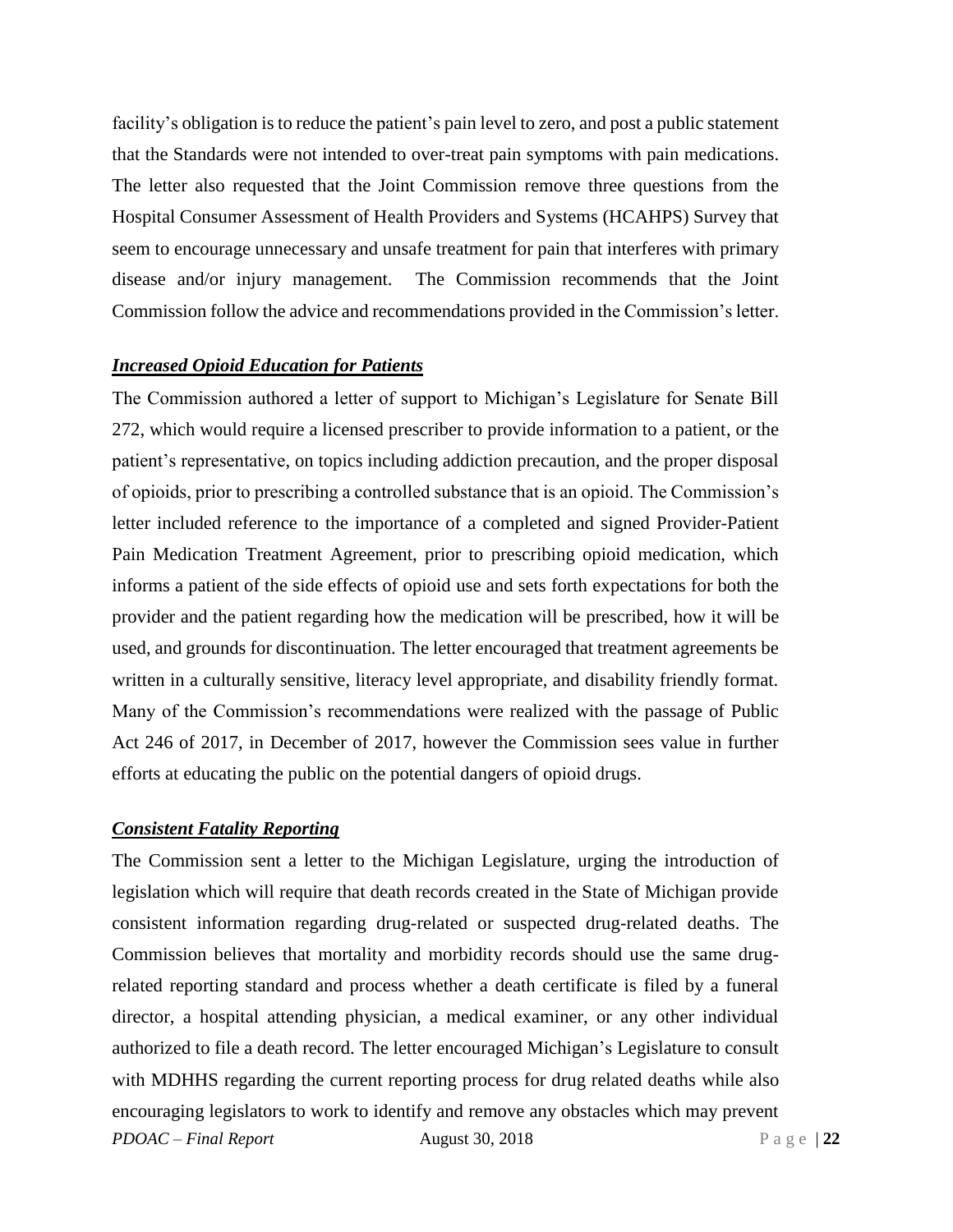the proper identification and reporting of a drug overdose as a factor in death. The Commission recommends that legislative action be taken on this matter as quickly as possible.

#### *Promoting MAPS Integration with Federal Health Entities*

Letters were sent by the Commission to the United States Department of Health and Human Services and the Department of Veterans Affairs to strongly urge the departments, and their respective programs and facilities within Michigan, to utilize and report information to Michigan's MAPS program. While there have been some instances of individual federal entities volunteering to participate in Michigan's prescription drug monitoring program, there are many entities that still do not. Until there is 100% adoption by federal entities, there will continue to exist blind spots in detection of opioid abuse and diversion in Michigan. Because of this, the Commission recommends that federal health entities in Michigan work towards full integration with Michigan's MAPS system.

#### *Acute Care Recommendations*

The Commission researched and reviewed the prescribing of opioids in acute care settings and determined that best practices should be established for acute care treatment in the dental, emergency department, and surgical department settings. The Commission believes that best practices can help to limit such issues as excessive prescribing and longterm opioid dependence or abuse. As a result, the Commission approved its acute care opioid prescribing recommendations directives, on June 26, 2018, which can be found [here.](https://www.michigan.gov/lara/0,4601,7-154-72600_72783_73913_80371---,00.html) The Commission recommends that these selected best practices be used by health professionals as a clinical tool, in conjunction with a clinician's best medical judgement.

#### *Drug Take-Back Recommendations*

The Commission identified a general lack of awareness by the public regarding what to do with prescription drugs that are expired or no longer needed. As a result, the Commission approved sending a letter to the Michigan Pharmacists Association, requesting that they encourage their members to use their best efforts to take back unused opioids, including increasing the number of drop-off bins located throughout the state. The Commission recommends that pharmacies throughout the state be encouraged to provide safe, convenient, and responsible means for the public to dispose of prescription

*PDOAC – Final Report* August 30, 2018 P a g e | 23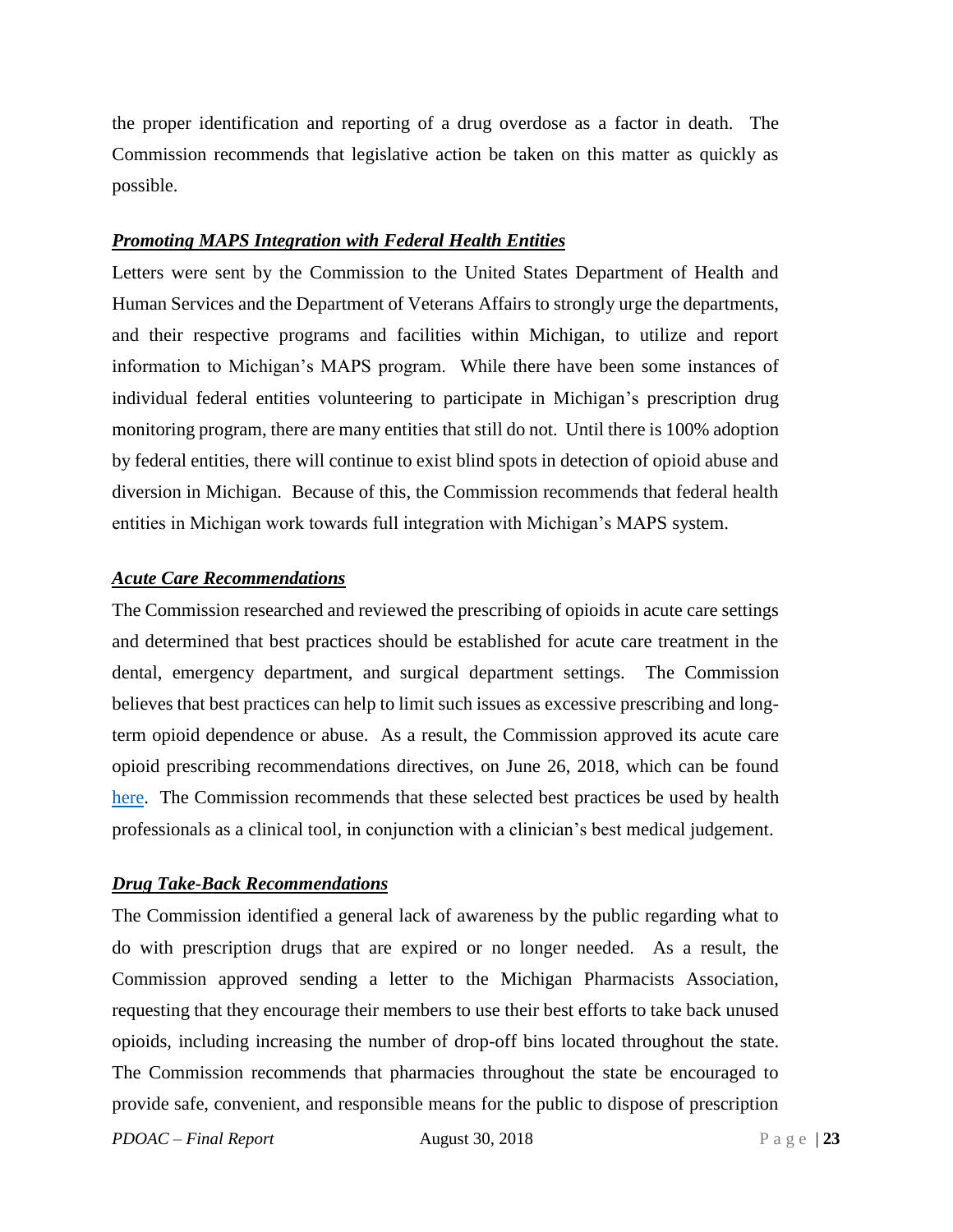drugs, while also educating the public about the potential for unused medications to be diverted and abused.

## *Recommendations to the Michigan Department of Education for the Instruction of Pupils on Prescription Opioid Drug Abuse*

Pursuant to the requirements in Public Acts 254 and 255 of 2017, the Commission developed recommendations for the instruction of pupils, to be utilized by the Michigan Department of Education, and incorporated into the state model of academic standards for health education beginning in the 2019-2020 school year, regarding the dangers of prescription drug and opioid abuse. The Commission encourages local school districts to work toward incorporating the recommendations in time for the 2019-2020 school year.

#### *Expansion of Syringe Service Programs in Michigan*

The Commission sent the Michigan Association for Local Public Health a letter advising the group that the Commission supports the expansion of existing syringe service programs. These programs help to reduce the spread of infectious diseases including: Hepatitis A, Hepatitis B, Hepatitis C, and HIV, by providing sterile syringes, vaccinations, referrals to treatment, and testing for infectious diseases. The Commission recommends that continued expansion of the syringe service programs will help to reduce the impact of infectious disease, increase the rate of participants seeking treatment, reduce overdoses deaths, and save lives.

#### *Continuation of MDHHS Work Addressing Prescription Drug and Opioid Abuse*

Throughout the existence of the Commission, MDHHS has served as a partner with the Commission in addressing the opioid epidemic in the state. The Commission supports the work that MDHHS has started and recommends that MDHHS complete the following work:

• Collaborate with local coalitions, pharmacies, health profession boards, state agencies, and the DEA to increase the availability of prescription drug drop-off bins. Drop-off bins for the public are located at Michigan State Police posts and a number of private pharmacies. A map of drop-off bin locations is available through the Michigan Department of Environmental Quality (MDEQ) and the University of Michigan. MDHHS continues to work with MDEQ to promote drop-off events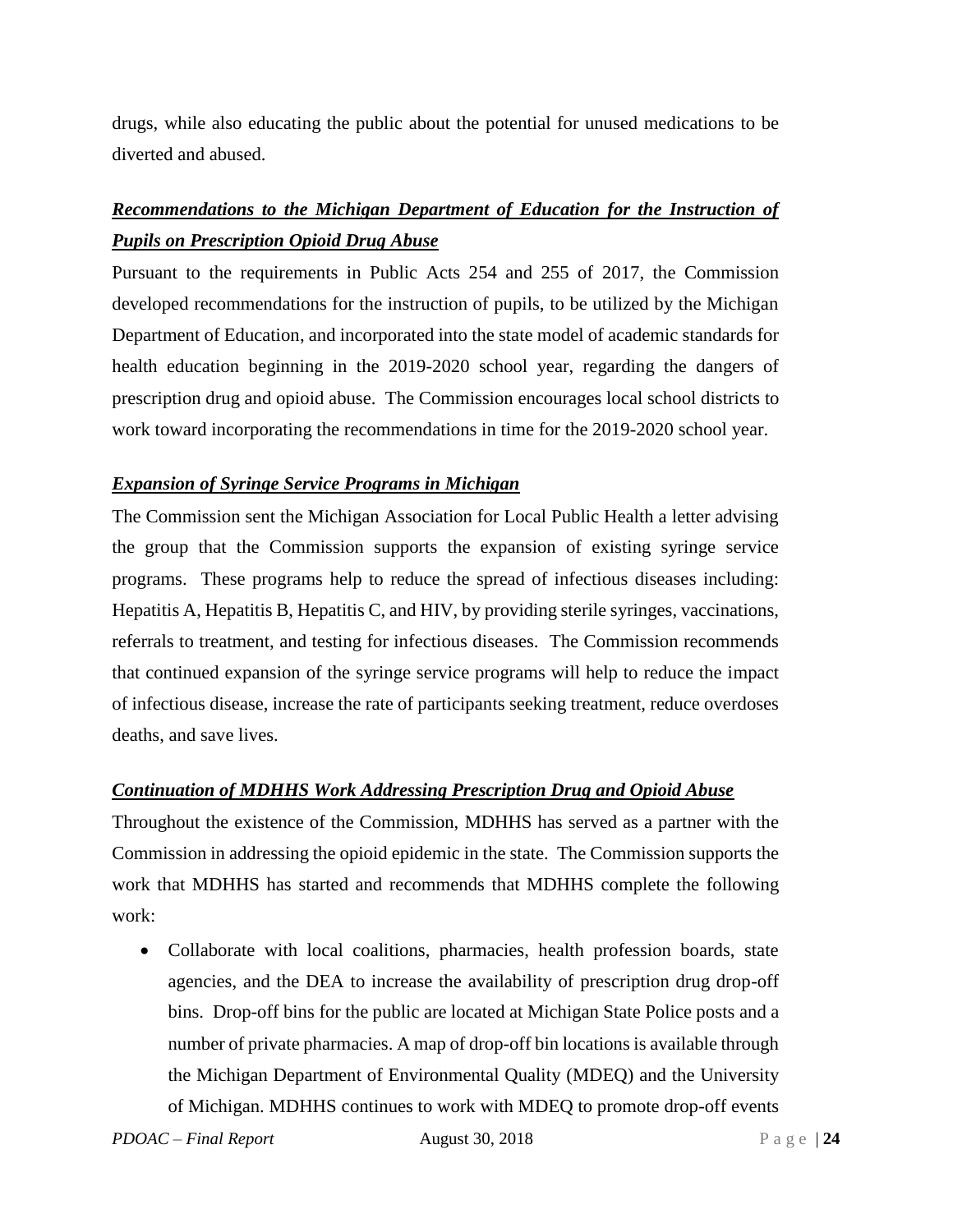for unused medication.

- MDHHS launched a multifaceted public awareness campaign, which will remain ongoing through 2019. The campaign provides information to the public regarding the dangers of abuse, how to safeguard and properly dispose of medicines, publicizes improper prescribing practices, and aims to reduce the stigma of addiction. The campaign directs the public to [www.michigan.gov/stopoverdoses,](http://www.michigan.gov/stopoverdoses) and has received more than 100,000 unique page views.
- Explore options for the State to increase access to substance abuse-related care, including wraparound services and Medication Assisted Treatment (MAT), as indicated by national and state guidelines for treatment. The Medical Services Administration (MSA) Bulletin 15-56 went into effect on January 1, 2016, establishing a reimbursement policy regarding office-based opioid treatment services, and physicians and non-physician practitioner services related to opioid dependence may now be reimbursed through Fee-For-Service Medicaid. MDHHS was awarded a Federal State Targeted Response (STR) grant, which has allowed MDHHS to increased funding for MAT, increase training and support for providers of MAT, increase funding for peer support, and finally increase funding for tribal community support.
- Explore strategies to increase the number of addiction specialists practicing in Michigan. MDHHS' Behavioral Health and Developmental Disabilities Administration reestablished a Workforce Development Workgroup, to create a workforce development plan for the purpose of increasing the substance use disorder prevention and specialist workforce.
- Review current guidelines for reducing the development of neo-natal abstinence syndrome caused by prescription drug and opioid abuse. MDHHS has granted money to all 10 Pre-Paid Inpatient Health Plans (PIHPs) to develop innovative strategies to reduce neo-natal abstinence syndrome. Further, MDHHS is participating in a Substance Abuse and Mental Health Services Administration (SAMHSA) policy academy on strategies to reduce neo-natal abstinence syndrome. Finally, MDHHS is currently working with hospitals across Michigan to increase education and training regarding the issue of neo-natal abstinence syndrome.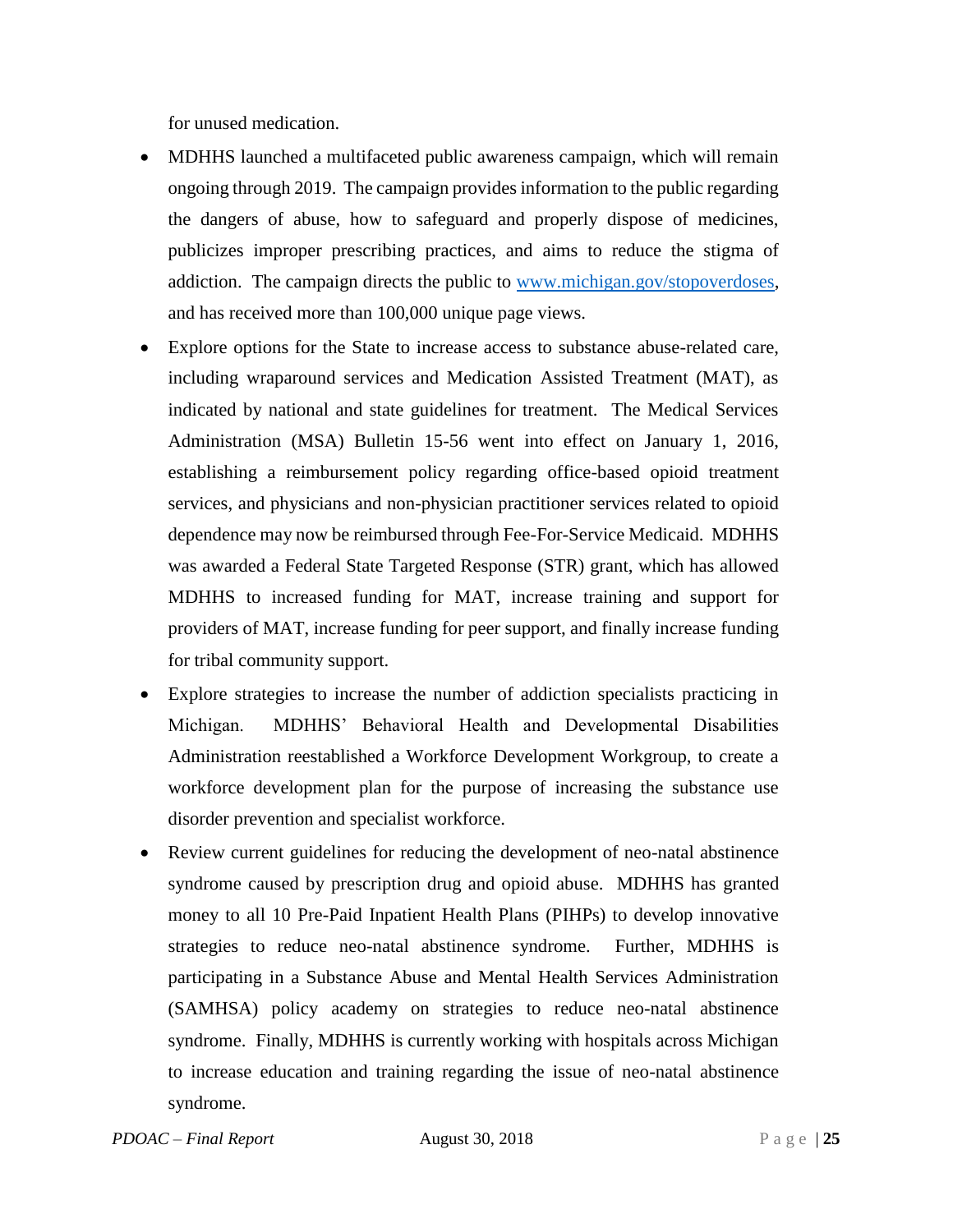#### *Continued Advocacy Through Legislative Proposals*

The Commission has been active in its support of legislative proposals which combat the severe and complex prescription drug and opioid abuse epidemic that faces Michigan. This has included the Commission's strong support of the 10-bill package of opioid bills that passed in the Michigan Legislature in December 2017, support of legislation updating drug court standards in Michigan in November of 2017, and the Commission issuing its support behind the *STOP Act of 2018*, awaiting action before the U.S. Congress. Moving forward, the Commission recommends that the legislatures of both the state and federal governments, continue to work towards protecting the health, safety, and well-being of Michigan citizens, with regard to the issue of prescription drug and opioid abuse. The following chart outlines the 10-bill package of legislation that passed that focused on the opioid epidemic. The Commission supported the passage of the following bills:

| Law     | <b>Provisions</b>                                                         |
|---------|---------------------------------------------------------------------------|
| PA 246  | Beginning <b>June 1, 2018</b> , a prescriber shall comply with the        |
| of 2017 | following before issuing a new prescription for a controlled              |
|         | substance containing an opioid to a minor:                                |
|         | Discuss with the minor and the minor's parent or guardian<br>$\circ$      |
|         | the potential risks of addiction and overdose associated                  |
|         | with the controlled substance.                                            |
|         | Discuss the increased risk of addiction to a controlled<br>$\circ$        |
|         | substance to an individual suffering from both mental and                 |
|         | substance abuse disorders.                                                |
|         | Discuss the danger of taking a controlled substance<br>$\circ$            |
|         | containing an opioid with benzodiazepine, alcohol, or                     |
|         | another central nervous system depressant.                                |
|         | Discuss any other information in the patient<br>$\circ$                   |
|         | counseling information section of the label for the                       |
|         | prescription.                                                             |
|         | The signature of the minor's parent or guardian to consent to the         |
|         | minor's treatment is required on a "start talking consent form", which    |
|         | is to be filed in the minor's medical record.                             |
|         | The form is to contain the signatures of the parties involved,<br>$\circ$ |
|         | information on the name and quantity of the controlled                    |
|         | substance, acknowledgement that the drug has potential for                |
|         | abuse, and a statement certifying that the prescriber                     |
|         | discussed with the minor and the minor's guardian the                     |
|         | potential risks of the drug.                                              |
|         | If the adult signing the consent form is not the parent or guardian,      |
|         | the prescriber shall not prescribe more than a single 72-hour supply      |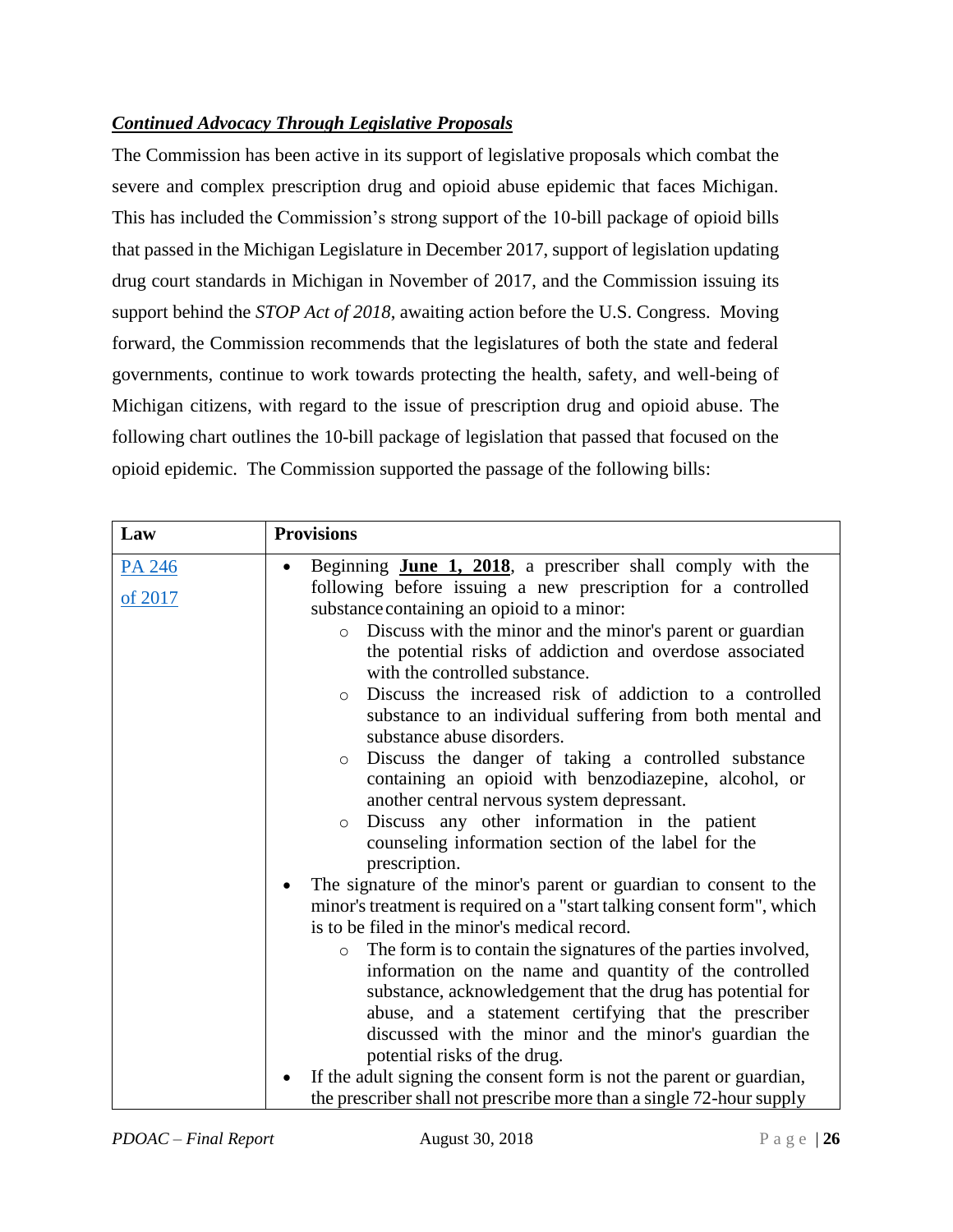|         | of the controlled substance to the minor.                                                      |
|---------|------------------------------------------------------------------------------------------------|
|         | Exceptions to the above requirements exist in the case of                                      |
|         | emergency, if it is detrimental to the minor's health, certain                                 |
|         | surgical circumstances, in specific hospice related instances, and if                          |
|         | the minor's parent or guardian is not legally required to consent.                             |
|         | Beginning <b>June 1, 2018</b> , before an opioid is prescribed to a                            |
|         | patient, a prescriber shall provide the following information:                                 |
|         | o The dangers of opioid addiction.                                                             |
|         |                                                                                                |
|         | How to properly dispose of an expired, unused, or<br>$\circ$<br>unwanted controlled substance. |
|         |                                                                                                |
|         | That the delivery of a controlled substance is a felony<br>$\circ$<br>under Michigan Law.      |
|         |                                                                                                |
|         | If the patient is pregnant or is a female of reproductive age,<br>$\circ$                      |
|         | the short and long-term effects of exposing a fetus to an                                      |
|         | opioid, including but not limited to neonatal abstinence                                       |
|         | syndrome.                                                                                      |
|         | After providing the information described above, the prescriber                                |
|         | shall obtain the signature of the patient or the patient's                                     |
|         | representative on a start talking consent form as described by                                 |
|         | section (4) of PA 246 of 2017 The signed form shall be kept in the                             |
|         | patient's medical record.                                                                      |
|         | The requirement does not apply if the controlled substance<br>$\circ$                          |
|         | is prescribed for inpatient use.                                                               |
|         | Finally, the legislation provides sanctions for prescribers for                                |
|         | failing to inform minors and their guardians of the risks of opioid                            |
|         | abuse.                                                                                         |
|         | A sample form can be found on the MDHHS website, under the                                     |
|         | Prescribers Section: www.michigan.gov/stopoverdoses.                                           |
| PA 247  | Except as otherwise provided by rule, beginning March 31, 2018, a<br>$\bullet$                 |
|         | licensed prescriber shall not prescribe a controlled substance listed in                       |
| of 2017 | Schedules 2-5 unless the prescriber has a bona fide prescriber-patient                         |
|         | relationship with the patient. **Please note the effective date for the                        |
|         | bona fide relationship requirement has been moved back, pursuant to                            |
|         | Public Act 101 of 2018, to March 31, 2019, or, if rules are                                    |
|         | promulgated for circumstances warranting an alternative to the bona                            |
|         | fide requirement prior to March 31, 2019, the date on which rules are                          |
|         | promulgated.                                                                                   |
|         | If the prescriber provides a controlled substance, the prescriber                              |
|         | shall provide follow-up care to the patient to monitor the efficacy                            |
|         |                                                                                                |
|         | of the use of the controlled substance as a treatment of the patient's                         |
|         | medical condition.                                                                             |
|         | If the prescriber is unable to provide follow-up care, they shall refer                        |
|         | the patient to the patient's primary care provider for follow-up care,                         |
|         | or if a primary care provider does not exist, another licensed                                 |
|         | prescriber who is geographically accessible to the patient.                                    |
|         | The legislation defines a bona fide prescriber-patient                                         |
|         | relationship as treatment or a counseling relationship between a                               |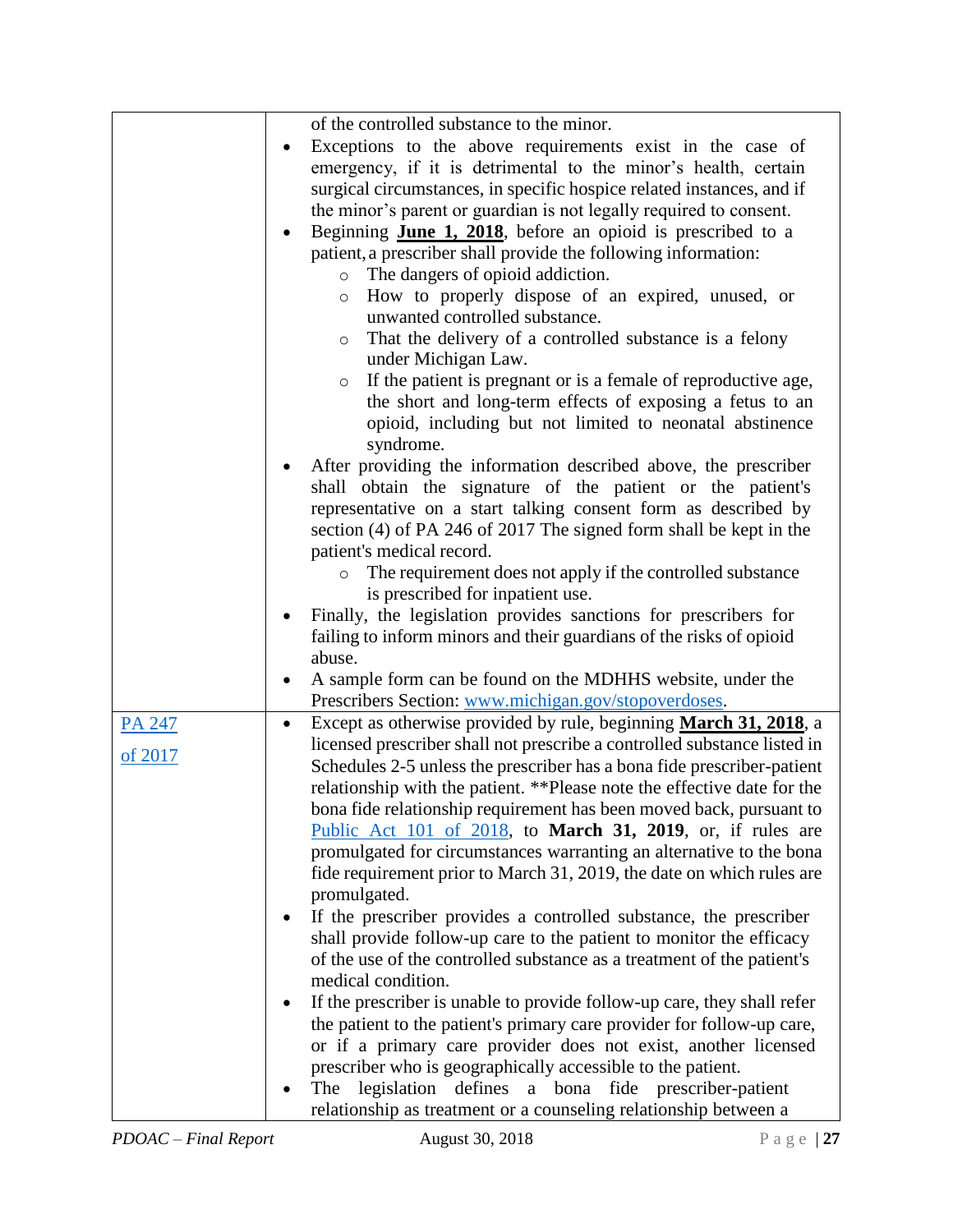|         | prescriber and a patient in which both of the following are                             |
|---------|-----------------------------------------------------------------------------------------|
|         | present:                                                                                |
|         | The prescriber has reviewed the patient's medical or clinical<br>$\circ$                |
|         | records and completed a full assessment of the patient's                                |
|         | medical history and current medical condition, including a                              |
|         | relevant medical evaluation of the patient conducted in person                          |
|         | or via telehealth.                                                                      |
|         | The prescriber has created and maintained records of the<br>0                           |
|         | patient's condition in accordance with medically accepted                               |
|         | standards.                                                                              |
|         | <b>By December 27, 2018</b> , LARA, in consultation with the Michigan                   |
|         | Boards of Medicine, Osteopathic Medicine and Surgery, Dentistry,                        |
|         | Podiatric Medicine, Optometry, Nursing, and the Michigan Task                           |
|         | Force on Physician Assistants, may promulgate rules describing                          |
|         | circumstances under which a bona fide prescriber-patient                                |
|         | relationship is not required for purposes of prescribing a Schedule 2                   |
|         | to 5 controlled substance. The rules may also include an alternative                    |
|         | requirement for prescribing a Schedule 2 to 5 controlled substance                      |
|         | when a bona fide prescriber- patient relationship is not required by                    |
|         | the rules promulgated above.                                                            |
|         | Finally, the legislation provides terms for sanction for violating the                  |
|         | bona fide relationship requirements.                                                    |
| PA 248  | Beginning <b>June 1, 2018</b> , before prescribing or dispensing to a                   |
| of 2017 | patient a controlled substance in a quantity that exceeds a 3-day                       |
|         | supply, a licensed prescriber shall obtain and review a MAPS report                     |
|         | concerning that patient. The requirement does not apply in any of                       |
|         | the following circumstances:                                                            |
|         | o If the dispensing occurs in a hospital or a freestanding                              |
|         | surgical outpatient facility and the controlled substance is                            |
|         | administered to the patient in the hospital or facility.                                |
|         | o If the patient is an animal, the dispensing occurs in a                               |
|         | veterinary hospital or clinic, and the controlled substance is                          |
|         | administered to the animal in that hospital or clinic.                                  |
|         | o If the controlled substance is prescribed by a licensed                               |
|         | prescriber who is a veterinarian and the controlled substance                           |
|         | will be dispensed by a pharmacist.                                                      |
|         | Beginning <b>June 1, 2018</b> , before prescribing or dispensing a                      |
|         | controlled substance to a patient, a licensed prescriber shall register                 |
|         | with MAPS.                                                                              |
| PA 249  | Contains many of the provisions of the other bills, as it is being used as<br>$\bullet$ |
| of 2017 | a vehicle to correct conflicts in statute created by the package of bills               |
|         | being passed.                                                                           |
|         | The bill contains the bona fide prescriber-patient relationship<br>$\circ$              |
|         | language of SB 270.                                                                     |
|         | The bill contains the MAPS report review language for<br>$\circ$                        |
|         | prescribers contained in SB 166, including the language                                 |
|         | regarding mandatory registration with MAPS for prescribers.                             |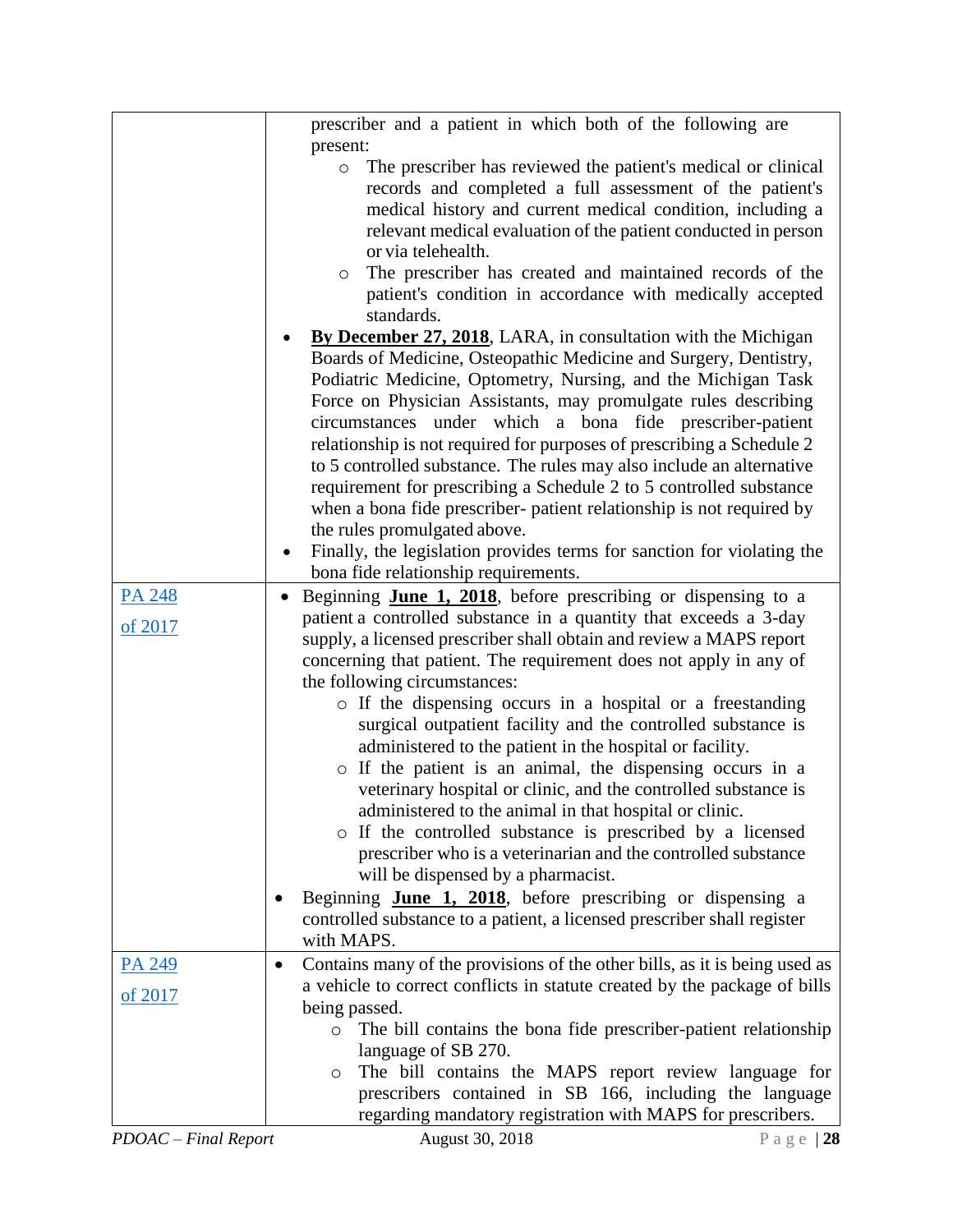|               | Provides penalties for violation of the following:                                                                                                      |
|---------------|---------------------------------------------------------------------------------------------------------------------------------------------------------|
|               | Beginning March 31, 2019 (or if rules are promulgated before<br>$\circ$                                                                                 |
|               | then for alternatives to the bona fide relationship, the date on                                                                                        |
|               | which rules are promulgated), prescribers failing to adhere to                                                                                          |
|               | the bona fide prescriber-patient relationship requirements.                                                                                             |
|               |                                                                                                                                                         |
|               | Beginning June 1, 2018, prescribers failing to obtain and<br>$\circ$                                                                                    |
|               | review a MAPS report, when required, prior to prescribing or                                                                                            |
|               | dispensing to a patient a controlled substance in a quantity that                                                                                       |
|               | exceeds a 3-day supply.                                                                                                                                 |
|               | Beginning <b>June 1, 2018</b> , prescribers failing to provide minors,<br>$\circ$                                                                       |
|               | and their parents or guardians, with proper education regarding                                                                                         |
|               | the risks of opioid abuse.                                                                                                                              |
|               | Beginning <b>June 1, 2018</b> , if the department has a reasonable basis to                                                                             |
|               | believe that a prescriber has failed to obtain and review a MAPS report                                                                                 |
|               | before prescribing or dispensing to a patient a controlled substance in a                                                                               |
|               | quantity that exceeds a 3-day supply, or if the department has a                                                                                        |
|               | reasonable basis to believe that before prescribing or dispensing a                                                                                     |
|               | controlled substance to a patient a licensed prescriber has failed to                                                                                   |
|               | register with MAPS, the department is not required to conduct an                                                                                        |
|               | investigation and may issue a letter to the licensee notifying the licensee                                                                             |
|               | that he or she may be in violation of statute. A letter issued under this                                                                               |
|               | section is not considered a disciplinary action.                                                                                                        |
| <b>PA 250</b> | Requires a health professional licensee or registrant that treats a patient                                                                             |
|               | for an opioid-related overdose to provide that patient with information                                                                                 |
| of 2017       | regarding Substance Use Disorder Services.                                                                                                              |
|               | For resources and additional information go to the MDHHS website:<br>٠                                                                                  |
|               | www.michigan.gov/stopoverdoses.                                                                                                                         |
|               | <b>Effective March 27, 2018.</b>                                                                                                                        |
| <b>PA 251</b> | Beginning July 1, 2018, if a prescriber is treating a patient for acute                                                                                 |
|               | pain, that the prescriber shall not prescribe the patient more than a 7-                                                                                |
| of 2017       | day supply of an opioid within a 7-day period.                                                                                                          |
|               | Beginning March 27, 2018, a pharmacist, consistent with federal law                                                                                     |
|               | and regulations on the partial filling of a controlled substance included                                                                               |
|               | in Schedule 2, may partially fill in increments, a prescription for a                                                                                   |
|               | controlled substance included in Schedule 2.                                                                                                            |
|               |                                                                                                                                                         |
| <u>PA 252</u> | Adds the dispensing of a controlled substance at a veterinary hospital<br>٠<br>or clinic that administers the controlled substance to an animal that is |
| of 2017       |                                                                                                                                                         |
|               | an inpatient, to the following list of exemptions for MAPS reporting                                                                                    |
|               | requirements:                                                                                                                                           |
|               | A hospital.<br>$\circ$                                                                                                                                  |
|               | A health facility or agency if the controlled substance is<br>$\circ$                                                                                   |
|               | dispensed by a dispensing prescriber in a quantity adequate to                                                                                          |
|               | treat the patient for not more than 48 hours.                                                                                                           |
|               | Provides that before dispensing or prescribing buprenorphine or a drug                                                                                  |
|               | containing buprenorphine or methadone to a patient in a substance                                                                                       |
|               | disorder program, the prescriber shall obtain and review a MAPS report                                                                                  |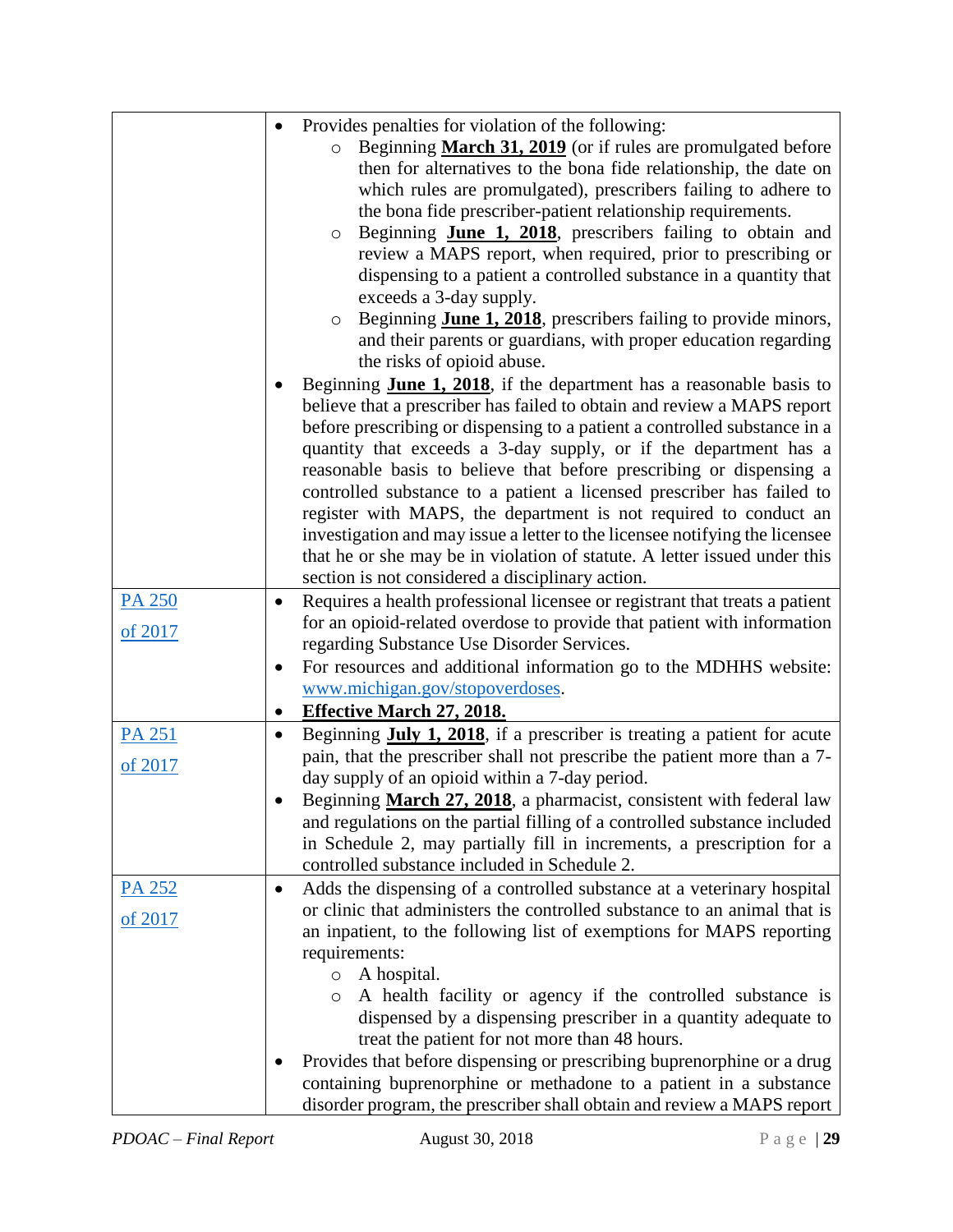|         | on the patient.<br>A prescriber shall report data to MAPS if federal law does not prohibit<br>the reporting of data concerning the patient, to LARA.<br>R 338.3162E is rescinded from the pharmacy rules, and deals with<br>$\bullet$<br>exemptions to MAPS reporting requirements.<br><b>Effective March 27, 2018.</b> |
|---------|-------------------------------------------------------------------------------------------------------------------------------------------------------------------------------------------------------------------------------------------------------------------------------------------------------------------------|
| PA 253  | Amends the Social Welfare Act to provide that an eligible individual<br>$\bullet$                                                                                                                                                                                                                                       |
| of 2017 | can receive medically necessary treatment for opioid abuse. The bill<br>codifies coverage by Michigan's Medicaid program for detox programs.                                                                                                                                                                            |
|         | <b>Effective March 27, 2018.</b><br>$\bullet$                                                                                                                                                                                                                                                                           |
| PA 254  | Requires the Commission, by <b>July 1, 2018</b> , to develop or adopt for the                                                                                                                                                                                                                                           |
| of 2017 | Department of Education, recommendations for the instruction of<br>pupils on the dangers of prescription opioid drug abuse.                                                                                                                                                                                             |
| PA 255  | By <b>July 1, 2019</b> , the Department of Education shall make available to<br>$\bullet$                                                                                                                                                                                                                               |
| of 2017 | school districts the model program of instruction on the dangers of<br>prescription opioid drug abuse, developed or adopted by the<br>Commission.                                                                                                                                                                       |
|         | Beginning in the 2019-2020 School Year, the Department of Education                                                                                                                                                                                                                                                     |
|         | shall ensure that the state model of academic standards for health<br>education includes instruction on prescription opioid drug abuse,<br>including at least the Commission's recommendations.                                                                                                                         |